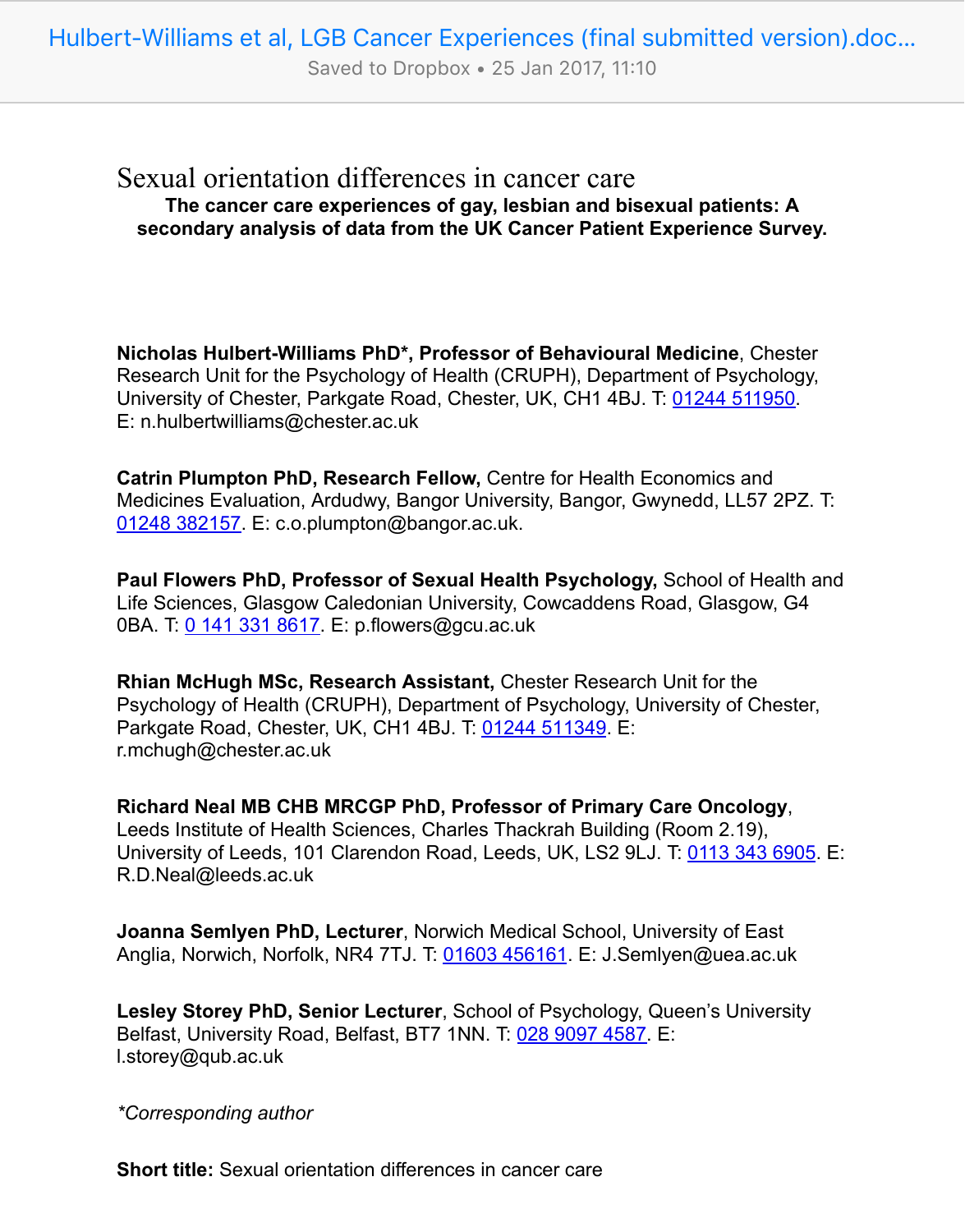#### **The cancer care experiences of gay, lesbian and bisexual patients: A secondary analysis of data from the UK Cancer Patient Experience Survey.**

#### **Abstract**

Understanding the effects of population diversity on cancer-related experiences is a priority in oncology care. Previous research demonstrates inequalities arising from variation in age, gender and ethnicity. Inequalities and sexual orientation remain underexplored. Here, we report, for the first time in the UK, a quantitative secondary analysis of the 2013 UK National Cancer Patient Experience Survey which contains 70 questions on specific aspects of care, and six on overall care experiences. 68,737 individuals responded, of whom 0.8% identified as lesbian, gay or bisexual. Controlling for age, gender and concurrent mental health comorbidity, logistic regression models applying post-estimate probability Wald tests explored response differences between heterosexual, bisexual and lesbian/gay respondents. Significant differences were found for 16 questions relating to: (a) a lack of patient-centred care and involvement in decision making, (b) a need for health professional training and revision of information resources to negate the effects of heteronormativity, and (c) evidence of substantial social isolation through cancer. These findings suggest a pattern of inequality, with less positive cancer experiences reported by lesbian, gay and (especially) bisexual respondents. Poor patient-professional communication and heteronormativity in the healthcare setting potentially explain many of the differences found. Social isolation is problematic for this group and warrants further exploration.

**Keywords:** Cancer, Oncology, Health Surveys, Equality, Sexual Orientation, Patient **Experience** 

### **Introduction**

Across all aspects of cancer care, there is an important drive to explore the effects of population diversity. Recent work has demonstrated inequalities in the patientreported experience arising from variation in age, gender (Din et al, 2015) and ethnicity (Naylor, Ward & Polite, 2012). Far less is known about the impact of sexual orientation on cancer care experiences (Quinn et al 2015). The differential experiences of lesbian, gay and bisexual (LGB) cancer patients is important to understand, not least because this group is at increased risk of specific cancers. Premenopausal lesbian and bisexual women have higher risk of breast, cervical, ovarian and lung cancers compared to heterosexual women (Boehmer et al, 2012; Clavelle et al, 2015) and gay men are at increased risk of anal cancer beyond that risk observed in heterosexual men (Chin-Hong et al, 2005; Goldstone et al, 2011). Overall, gay men are reported to be 1.9 times more likely to have cancer over their lifetime compared with heterosexual men (Boehmer, Miao & Ozonoff, 2011). Much of this increased risk is likely due to lifestyle and health behaviour factors, such as alcohol use and smoking (Hagger-Johnson et al, 2013).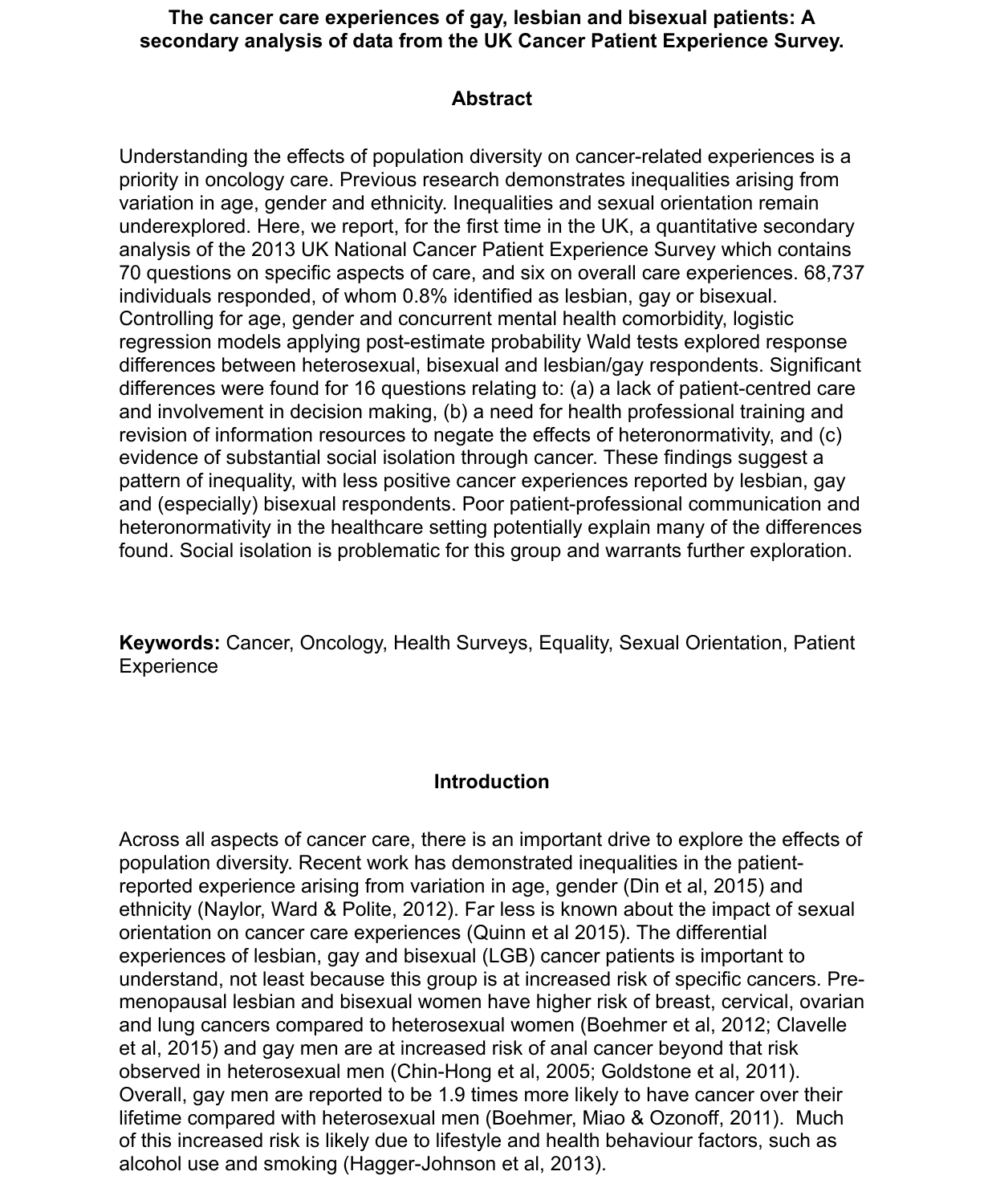Sexual orientation data is not routinely collected in either clinical practice or research (Kamen et al, 2015): this results in very little knowledge about how sexuality impacts cancer outcomes or experiences of care. A recent scoping review (Semlyen & Hulbert-Williams, 2013) summarised existing literature demontrating that LGB patients, when compared to heterosexuals, report poorer quality of life, anxiety and depression (Boehmer et al, 2011; Boehmer, Glickman & Winter, 2012) and more negative experiences of care and support during treatment (Matthews et al, 2012) but found a dearth of information on experiences of survivorship care. A more recent study partly addresses cancer survivorship, reporting a disparity in psychological distress in gay men compared to heterosexual men (Kamen et al, 2014). The majority of current knowledge focuses on lesbian or gay people's experiences of cancer, and few studies explore the needs or experiences of bisexual patients; whether this results from a lack of dedicated funding, insufficient expertise or interest within oncology research, or that previous attempts to undertake work with bisexual patients has failed to produce publishable results (for example, failure to identify and recruit sufficient participant numbers) is unclear. Regardless, comparative research of the experiences of all groups of sexual orientation is essential to identify and address cancer care inequality.

Large scale research in this area is sparce and secondary analysis of large datasets may be useful. One recent example of this describes sexual orientation inequality in psychological distress resulting from cancer in a large US dataset (Kamen et al, 2015). The authors highlight important differences in distress based on the intersection of sexual orientation and gender, and that differences in support perceived as being available to different demographic sub-sets of patients may be an overall explanatory factor in predicting distress levels.

The UK National Cancer Patient Experience Survey (NCPES) lends itself to a similar secondary analysis of UK cancer experiences. Distributed annually to patients who receive cancer treatment in the UK, results are used to explore service provision differences and track quality improvement over time. Although differences in relation to sexual orientation were initially explored in the 2013 National Report (Quality Health, 2013) this did not statistically control for potentially confounding variables and grouped participants in such a way that makes interpretation of results difficult.

This paper reports a more rigorous secondary analysis of the 2013 NCPES data, aiming to understand how the experiences of LGB patients with cancer differ from those of heterosexual patients. There are inherent problems with using secondary data, most notably including the small numbers identifying as LGB, and issues pertaining to the wording of specific questions: these will be discussed in detail later in this paper. The NCPES is, however, the largest dataset of cancer experience that enables analysis of this type and despite methodological and sampling limitations thus provides a valuable resource for exploratory analysis in this under-researched field. We adopt an epistemologically explorative stance; our intention is to highlight areas of potential inequality to inform future research. This analysis is the first of its kind within the UK cancer context.

#### **Methods**

The NCPES contains 72 self-report questions about cancer care: 66 focus on specific areas of care (e.g. interaction with healthcare professionals, provision of information etc.) and six focus on overall experiences. Nine demographic questions are asked, including one on sexual orientation. The survey was conducted by Quality Health and responses are matched to electronic hospital records for accurate clinical information. We used data from the 2013 survey: this was sent out to patients who received cancer treatment between  $1<sup>st</sup>$  September and  $20<sup>th</sup>$  November 2012. Ethical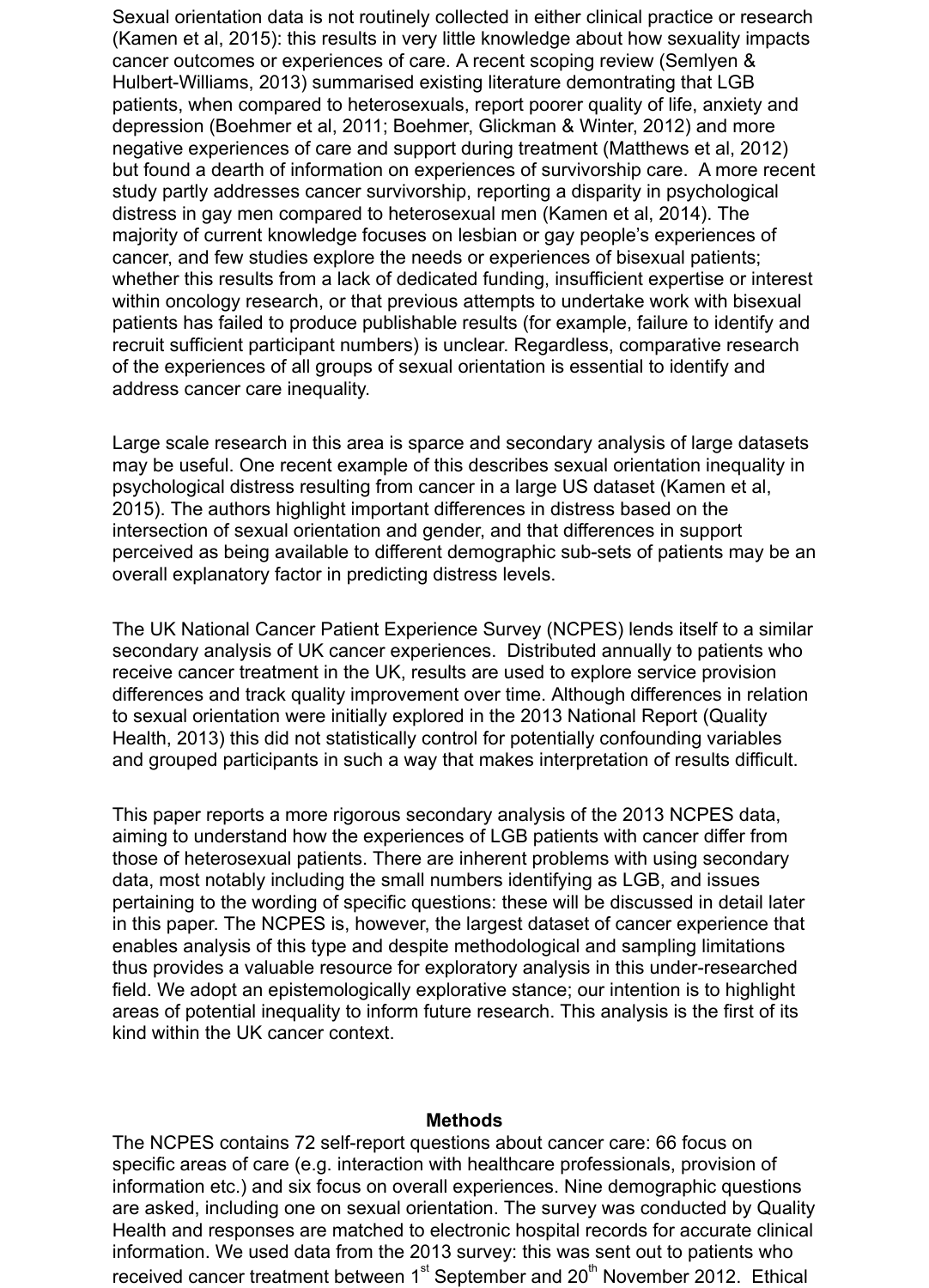approval for the original survey (including later secondary uses of the data) was obtained by Quality Health from the Ethics and Confidentiality Committee of the National Information Governance Board (Ref: ECC 6-02(FT4)/2012). Data from the survey were deposited to the UK Data Service under End User Licence (EUL) Conditions (Department of Health, 2013); following registration with the UK Data Service we were permitted to download the data for secondary analysis.

#### *Participants*

The 68,737 survey respondents represented a 64% response rate. 53% were female, 63% were retired, and their mean age was 66.3 years (SD=12.36). 96% identified as white-British indicating under representation of black and minority ethnic populations. 66% of respondents were within the first year since diagnosis. Although all cancer sites were represented, 49% were diagnosed with one of the four most common cancers in the UK (breast, colorectal/lower gastro-intestinal, prostate, lung). Sexual orientation was determined by response to the question "Which of the following best describes your sexual orientation?". 89.3% of respondents identified as *heterosexual/straight*; 425 (0.6%) identified as *lesbian or gay*; 143 (0.2%) identified as *bisexual*; 0.9% of respondents chose '*other'*; and 3% indicated a *preference not to answer*. A further 6% left the question blank. The small numbers identifying as LGB are unlikely to represent accurate population proportions of these sexual identities in the UK. The British National Survey of Sexual Attitudes and Lifestyles (NATSAL) for example, reported that 2.5% of men, and 2.4% of women self-identify as LGB, and an increasing number of both men and women report engaging in same-sex sexual behaviour (Mercer et al, 2013). Though we can only speculate on reasons for this, it is likely that this reflects an ongoing unwillingness to disclose sexual orientation in the context of the NCPES, which is compounded by the older mean age of the overall sample. A full sociodemographic and clinical comparison table of respondents to the NCPES used for this secondary analysis can be viewed in table 1.

#### \*\*\*INSERT TABLE 1 ABOUT HERE\*\*\*

#### *Analysis*

Sexual orientation was operationalised as three categories: heterosexual, bisexual, and lesbian/gay. Though an argument could be made to group the participants differently, our choice was informed by three considerations. First, it allowed a cleaner disambiguation between gender and sexual orientation: had we, for example, analysed lesbian and gay respondents separately we would not necessarily know whether the differences were a result of sexual orientation or gender differences unless we had also split the heterosexual and bisexual group in the same way. With such low participant numbers in the LGB groups already, further fragmentation would have reduced statistical power and increased the potential for Type I error; this was our second consideration. Instead, a more statistically rigorous approach was to test and control for the confounding effects of gender (and other demographic variables) across the entire sample; had we split the lesbian and gay group by gender *and* made a gender-based statistical control, we would be accounting for the effects of gender twice in some participant groups, but only once in the others which would be inappropriate. Power could have been increased further by merging lesbian, gay and bisexual into one category, however we had no strong *a priori* reasoning for assuming the experiences of bisexual and lesbian and gay participants would be similar enough to be grouped in this way; indeed, our results support this decision by finding clear differences between the two groups. Finally, it maintained participant grouping as defined by the participants themselves in response to the sexual orientation question on the survey.

Those who responded 'other' or who indicated a preference not to answer were not included in the analysis. Whilst no explicit assumption is made about the type of missing data, it is unlikely that it occurs randomly in all cases; we thus did not impute sexuality to avoid adding bias.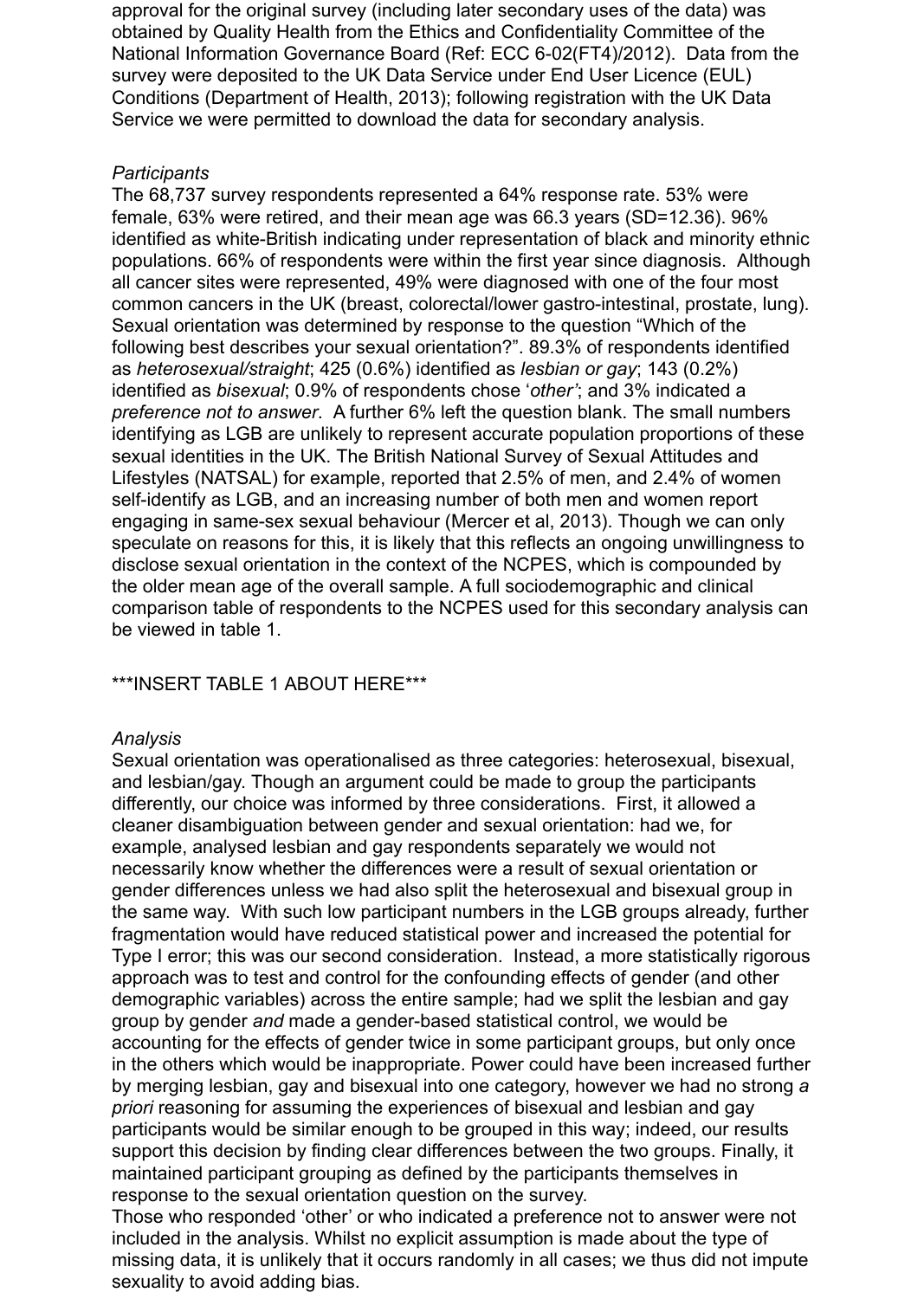Multinomial logistic regression (with sexual orientation as the dependent variable) was used to identify socio-demographic and clinical confounders. Gender, age, and concurrent mental health comorbidity were each statistically significant in predicting the likelihood of sexual orientation (three categories: heterosexual, lesbian and gay, bisexual), and so were selected as independent variables for later analyses. Level of education, ethnicity and physical health co-morbidities were not significant and so were not included in the later analyses. We were unable to account for differences in cancer type or treatment due to small sub-group sizes in the lesbian/gay and bisexual groups.

Logistic regression analyses were performed for each question with sexual orientation, gender, age and concurrent mental health comorbidity forced into each model as independent variables. Questions with multiple response options were analysed using ordinal or multinomial logistic regression, depending on whether categories had a natural ordering. The significance of differences in response by category of sexual orientation were explored, applying post-estimation probabilities using Wald tests. Wald tests are based upon the estimated variance-covariance matrix of estimators and are asymptotically equivalent to likelihood ratio tests. However, they have the advantage of requiring only one model, thus offering a pragmatic alternative in the case of multiple analyses (Long & Freese, 2006)*.* Analyses were performed in Stata 13.

We explored differences in responses to all questions except for question 66 (Have you had treatment from any of the following for your cancer? Response options: physiotherapist, occupational therapist, dietician, speech and language therapist, lymphoedema specialist) as data here was recorded only if patients answered in the affirmative. As a result, positive response rates varied considerably (9% to 38%) across each category. It is unsafe to assume that where participants left this question blank that this corresponded to a negative response, and as such the data could not be considered robust.

We employed an exploratory rather than hypotheses-driven approach to analysis (Grove & Andreasen, 1982) adopting a standard alpha level of 0.05 for statistical significance, but without making any adjustment (e.g. Bonferroni Correction) for multiple testing; such corrections are used to reduce probability of Type I error but as we had no *a priori* hypotheses this was not relevant to our study aim.

#### **Results**

Complete data was available for sexual orientation and control variables for 57,402 respondents; the remaining 16% of participants were excluded from this analysis. In 16 of 69 questions analysed, sexual orientation was a significant predictor of response (at *p<*0.05). These are summarised in Table 2; this should be crossreferenced with Figure 1 which shows between-group comparison.

\*\*\*INSERT TABLE 2 ABOUT HERE\*\*\*

Wald test results indicate for which questions an overall significant difference in response exists across categories of sexual orientation – statistical significance for these tests is included in parentheses in the summary of results which follows. For these questions we explored post-estimation probabilities of differences between each sexual orientation category (see Figure 1). Below, we report on questions in which post-estimation results for sexual orientation categories were significant (*p*<0.05; for full results, see supplementary material.)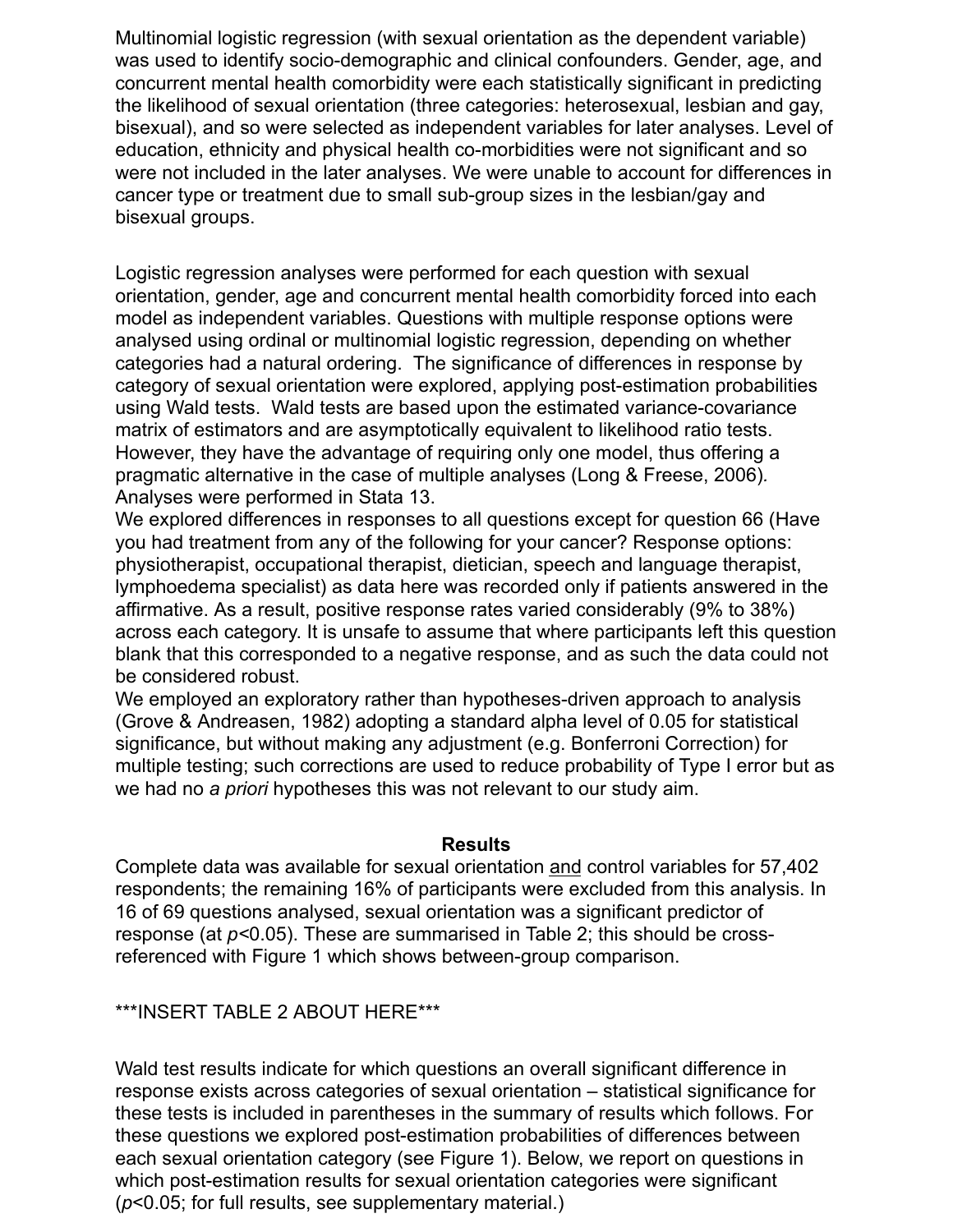### *Questions about cancer diagnosis*

Bisexual respondents were significantly less likely to report that they had had a diagnostic test for cancer within the previous 12 months (*p*=.03). They were also more likely to respond that they were told by a nurse or other healthcare professional (than a doctor) that they had cancer, and significantly less likely to have received this information through lay-referral (via friend or relative) than other sexual orientation participant categories (*p*=.03). When asked whether they had been given any written information at diagnosis, bisexual respondents were more likely to respond "Yes, but it was difficult to understand" (*p*=.01).

### *Questions about treatment decisions*

Bisexual respondents were more likely to report that they would have liked a choice of treatment option but were not offered one, and lesbian/gay respondents more frequently responded that that were not given a choice because there was only one suitable treatment type available ( $p$ <.01). Bisexual respondents reported that they were not as involved as much as they would have liked to have been in decisions about their care and treatment  $(p< 01)$ , and that they were not given written information about side-effects of treatments; lesbian/gay respondents more frequently responded that they received this information, but that it was difficult to understand (*p*=.01).

### *Questions about relationships with healthcare professionals*

When asked about their relationships with healthcare professionals, bisexual respondents were more likely to indicate that it was difficult to contact their nurse specialist ( $p$ <.01), and that they got understandable answers to important questions only "some of the time" (*p*=.01). A higher proportion of bisexual respondents indicated that ward nurses talked in front of them as if they were not there (*p*=.02). In response to the question "If your family or someone else close to you wanted to talk to a doctor, did they have enough opportunity to do so?", a higher proportion of both lesbian/gay and bisexual respondents indicated that either no family or friends were involved, or that they did not *want* their family or friends involved, compared with heterosexual respondents (*p*<.01). That is, the difference was not one of a lack of opportunity provided to talk to doctors but rather that there wasn't a significant person involved to take up such opportunity.

### *Questions about care after treatment had finished*

During aftercare, bisexual respondents were less likely to report they had been given enough care and help from health and social services (*p*=.03), and reported that hospital staff did everything possible to control radiotherapy side effects, "only to some extent" (*p*=.05). Lesbian/gay respondents were less likely than both heterosexuals and bisexuals to have received a written care or assessment plan (*p*=.02). Once again, when asked whether family or those close to them were given all the information they required regarding home care, LGB respondents were more likely to have replied that either no family or friends were involved, or that they did not want their family or friends involved (*p*<.01).

### *Questions about psychosocial support and overall care*

Lesbian/gay respondents were more likely to indicate that they were not treated with dignity and respect through their cancer care (*p*=.01). When asked whether they felt that they were treated as "a set of symptoms" rather than a whole person, bisexual respondents were more likely to respond "yes, often" (*p*=.01).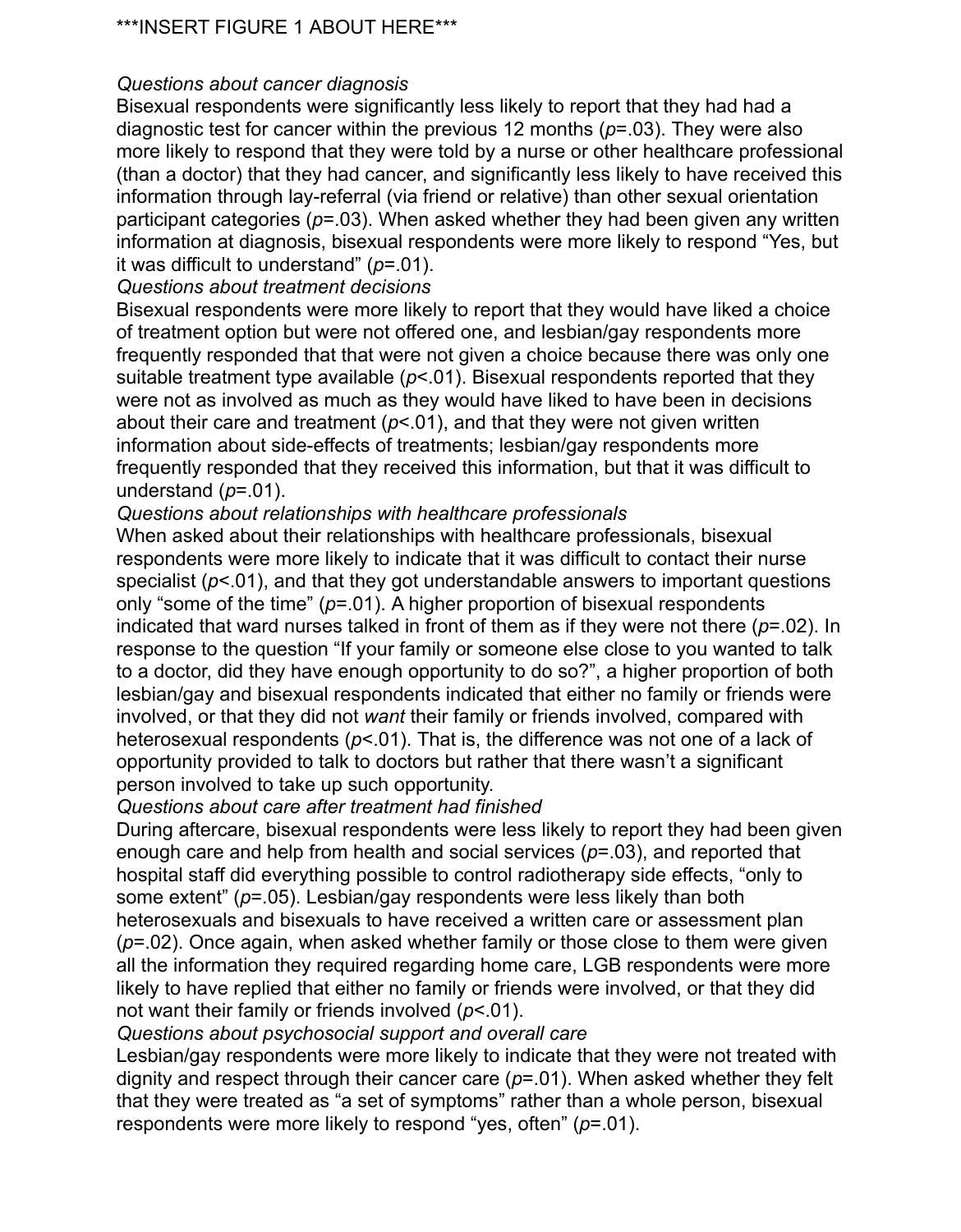#### **Discussion**

This study offers an important contribution to understanding the cancer experiences of a marginalised socio-demographic group. In undertaking a large-scale secondary analysis of a substantial nationally-administered survey of cancer patient experiences, we build on the findings reported by Kamen et al (2015); secondary analysis of this type ensures that our findings are not limited by design considerations or specific sociodemographic or clinical inclusion criteria. *Contextualising the findings*

Provision and utilization of healthcare services amongst LGB people are affected by the specific legislative and socio-cultural framework in each country (Quinn et al, 2015). Given recent changes in the landscape for sexual equality in the UK (for example the inclusion of sexual orientation in equality and discrimination legislature (Equality Act, 2010) and the introduction of the Civil Partnership Act (2004) and so forth), it is both timely, and useful to explore potential inequality in cancer experiences in a UK sample. Despite the UK focus of our data, many findings have global implications, and are relevant especially in the context of the International Psycho-Oncology Society (IPOS) Lisbon Declaration (IPOS, 2014) which advocates quality psychosocial oncology care as a fundamental human right for all; empirical research that identifies and addresses inequality is essential achieving this goal. Consistent with broader literature (Boehmer et al, 2011; Kamen et al, 2015; Boehmer et al, 2012; Kamen et al, 2014), our findings suggest a pattern of inequalities in cancer care for LGB people, though where earlier studies focus on patient-reported outcome measures (e.g distress), ours focus on healthcare experiences; the findings are thus complementary and broaden our understanding of diversity in cancer care. This was especially true for bisexual respondents, a finding not so explicitly evident in previous research. For lesbian/gay respondents, specific aspects of care were often equivalent to heterosexual respondents. However, the experiences of lesbian and gay respondents mirror bisexual respondents on key themes related to patientcentred care provision and social isolation, each of which remain of concern. The patterning of responses to the sexual orientation question on the NCPES highlight difficulties with the disclosure of sexual orientation This is likely to be reflected in face to face disclosure within healthcare consultations. Disclosing sexual orientation to healthcare providers is stressful (Kamen et al, 2015) and can result from perceptions of heteronormativity and heterosexism (Irwin, 2007; Meyer, 2003), stigmatization (Whitehead, Shaver & Stephenson, 2015), discrimination (Elliott et al, 2015; Quinn et al, 2015), fears of substandard treatment (Boehmer & Case, 2004), poor treatment of same-sex partners (Barbara, Quandt & Anderson, 2001), and heterosexist assumptions of sexual orientation (Hinchliff, Gott & Galena, 2005; Neville & Henrickson, 2006). This can affect numerous aspects of engagement and satisfaction with healthcare including utilization of services (Whitehead, Shaver & Stephenson, 2015), and poor communication (Morrison & Dinkel, 2012). Responses to the NCPES indicated a substantially greater number of significant differences in perception of cancer care experiences for bisexual respondents; greater even than for those identifying as lesbian or gay. Discrimination toward bisexual people (and indeed transsexual/ transgender communities) compared with lesbian and gay people in the UK has been slower to improve; marginalization comes from multiple sources, including from within the lesbian/gay community (Clarke et al, 2010). We postulate that a greater number of negative cancer care experiences reported by this group may be a consequence of this continued inequality, and lack of acceptance and understanding by wider society. Health issues such as cancer, may produce additional burden onto this already vulnerable group, and this needs to be better understood to enable intervention and service provision to adequately address these differences.

Of course, there remains the possibility that the differences in experiences identified in this study are caused by unmeasured, tertiary variables. It is in some cases difficult to reconcile, for example, the extent of differences observed for a nondisclosing bisexual cancer patients who may attend clinic with an opposite-sex partner. Even though in this case there may be no explicit *prompt* to disclose sexual orientation to a healthcare provider, there is indeed an implicit *need* to do so in order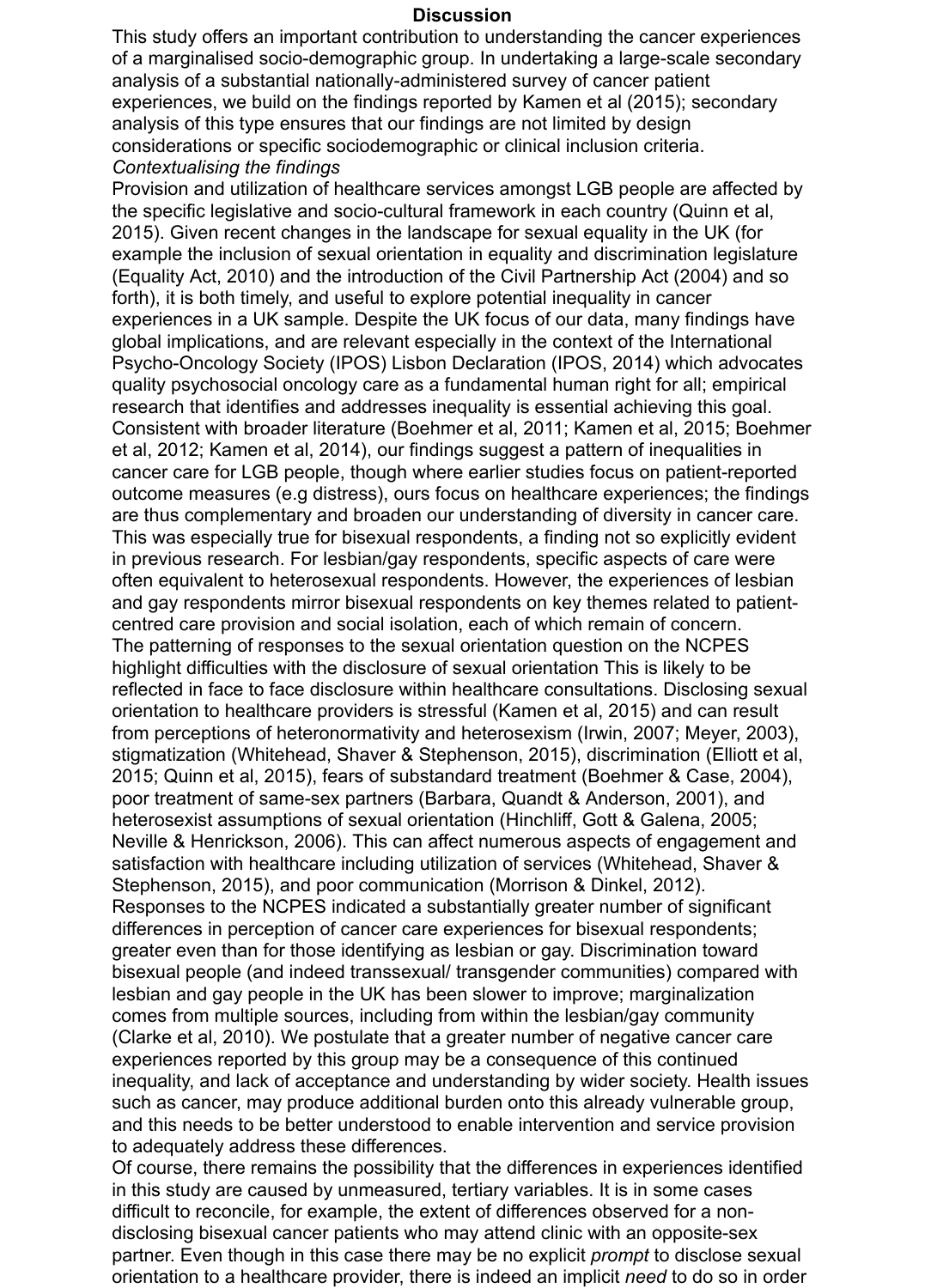to ensure optimal patient-centred communication and care. The unwillingness to disclose on the part of the patient (as discussed above), combined with a lack of sexual orientation monitoring and questioning on the part of the healthcare provider, may well act as a substantial barrier to disclosure. Future research is clearly required to more fully explain differences in cancer experiences between those identifying as lesbian, gay and bisexual.

Our specific findings orient around three central themes:

*1. Patient-centred care and shared decision making*

Bisexual respondents were significantly more likely to have reported that they were informed about their diagnosis by a nurse or other healthcare professional, but thereafter to have found it difficult to contact nurse specialists and to get understandable answers from them. They similarly reported that they were dissatisfied with their interaction with nurses on hospital wards, and the care and help provided by both health and social care services after leaving hospital. With a focus on patient-centred holistic care, the nursing workforce remains one of the most important sources of support and care for cancer patients (Hulbert-Williams, 2016); previous research has demonstrated that nurse-led psychosocial care reduces distress (Lewis et al, 2009), and provides an effective model of follow-care (Swanson & Koch, 2010). That this wasn't the case for bisexual respondents in this survey is surprising and necessitates further empirical attention; this should be prioritised in future research.

Despite wanting to be more involved in treatment decision-making, bisexual respondents indicated that they were not given a choice of treatments; similarly, lesbian/gay respondents indicated that they were informed that a choice of treatment was not available to them. This is an important finding given the global recognition of the importance of patient (and friends/family's) involvement in healthcare decisionmaking. Irwin suggests that this discrepancy exists for LGB people as a direct result of homophobia and heterosexism (Irwin, 2007) but does not offer a causal explanation. Our findings confirm the continuation of these inequalities in the UK cancer care context.

*2. Implicit inequality via heteronormativity in information provision*

LGB respondents significantly differed from heterosexual respondents in their satisfaction with written information provided at diagnosis, treatment and aftercare. Broader literature suggests that perceived discrimination can arise where outward behaviour does not differ, but instead by omission. Typical communication strategies and information resources, whilst not explicitly homophobic, can perpetuate heteronormativity. Conversational micro-cues (Kitzinger, 2005a; Kitzinger, 2005b) and an over-reliance on heterosexual imagery (Blank, 2005), can create an implicit exclusionary context, leading to low levels of satisfaction. Sexual orientation equality is not necessarily about treating all people the same, but matching care to individual needs for all patients *regardless of sexual orientation* (Quinn et al, 2015), and this doesn't seem to have been the case with respect to these specific cancer care experiences.

#### *3. Social Isolation*

This tacit exclusionary context becomes more problematic when considering that LGB respondents either do not have, or are choosing to exclude, significant others from their cancer experience. It is unfortunate that the survey didn't include a question on relationship status as this may have helped to further understand responses to these questions and to better contextualise the findings against Kamen et al's US data (Kamen et al, 2015). This finding is not unique to cancer care—for LGB patients with dementia, the main source of informal care is not usually provided by family, with reliance instead on friends (Peel & McDaid, 2015)—and has been explained elsewhere as a deliberate strategy to protect family and friends from negative consequences of homophobia and heteronormativity (Barbara, Quandt & Anderson, 2001); the same may well be true in the cancer context. All patients should be entitled to choose the degree of involvement of their loved ones (friends or family) in their care, but if that process involves sexual orientation disclosure, it is possible that choosing to exclude them may be regarded as a safer option. This paints a worrying picture of continued social isolation through cancer as previously reported (Grossman, D'Augelli & Hershberger, 2000).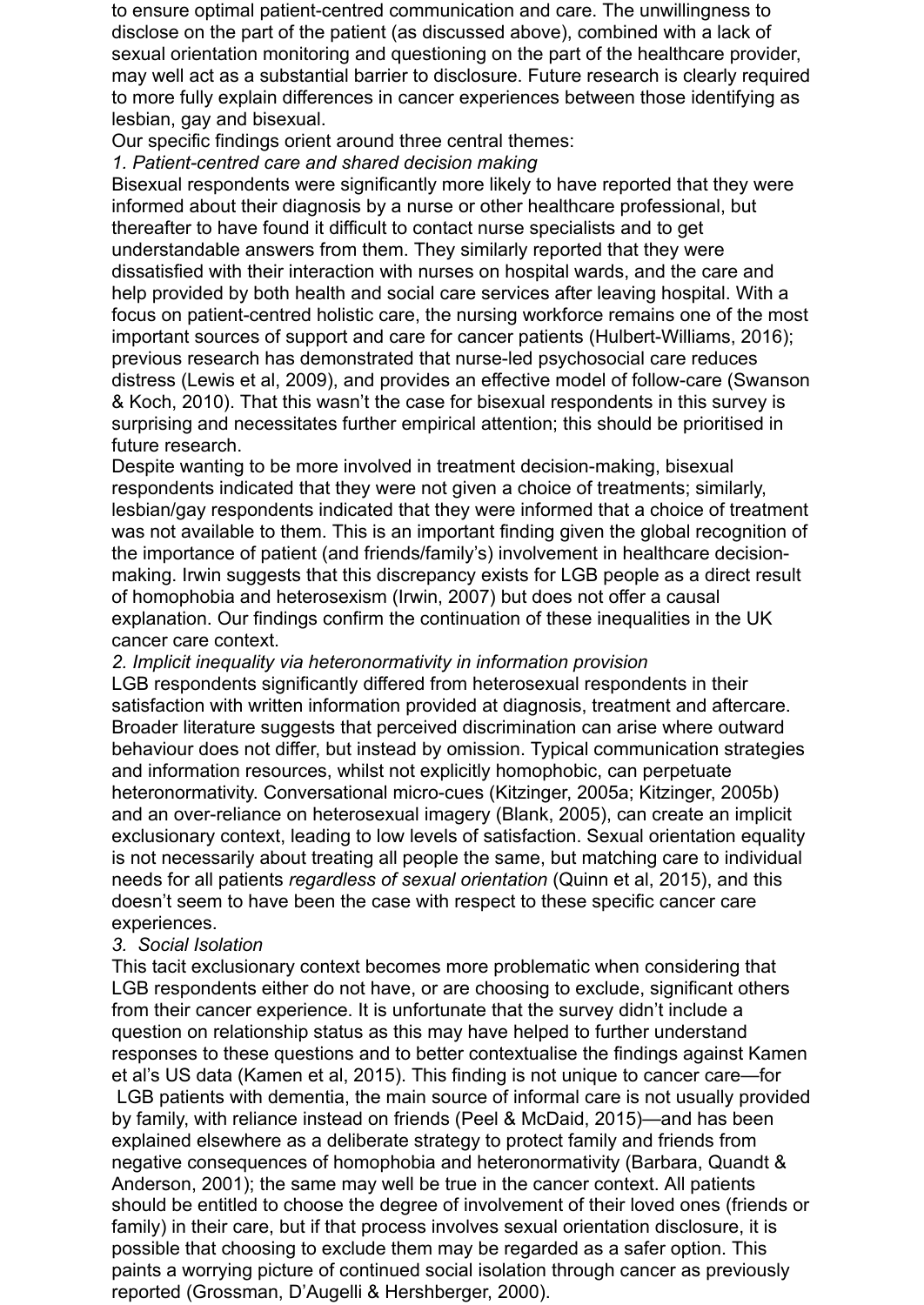#### *Study evaluation*

There are limitations to our analyses, many of which are common to secondary analysis methodology. First, findings are based on only a small and disproportionate sub-sample of those identifying as LGB. Whilst gender has been identified as an important covariate in understanding sexual orientation cancer care experience (Kamen et al, 2015), we chose to maintain lesbian and gay respondents as a single category (statistically controlling for gender effects); this method not only matched the response options from the original survey but also increased statistical power for comparison analysis. However in doing so we admittedly lose the distinct experiences of these discrete groups.

Not including bisexual and 'other' respondents into this same category reflects a pragmatic attempt to minimise further dilution of findings. Whilst there were sufficient numbers to gain meaningful insight into the experiences of bisexual repondents, the group size for the 'other' category was too small for analysis. Choosing 'other' is, however, a meaningful response choice (rather than "prefer not to say"): it suggests a sexual orientation that cannot neatly be defined by heterosexual, gay, lesbian or bisexual (for example asexual, pansexual, sexually fluid and so forth). A recent publication reports that levels of common mental disorder symptoms (e.g. depression, anxiety) in individuals identifying as 'other' are more similar to those identifying as LGB than they are to heterosexuals (Semlyen et al, 2016). It is reasonable to ask, therefore, whether this shared non-heterosexual identity will impact on other aspects of life, and whether their cancer care experiences too may be poorer than those of heterosexual respondents. There is clearly more work to be done on understanding the cancer care experiences in those identifying as nonheterosexual or LGB, thus highlighting a further important question for future research.

Similarly, missing sexual orientation data was problematic: other studies have suggested that LGB people more often refuse to disclose sexual orientation (Ellison & Gunstone, 2009) and so the high proportion of missing data here is likely representative of the experiences of a broader group of non-disclosing LGB cancer patients. The combined effects of missing data on sexual orientation *and* statistical control variables resulted in 16% respondent exclusion which is an unavoidable limitation. If we were to make recommendations for future iterations of the NCPES, we would suggest that response options to the question on sexual orientation be reconsidered to ensure that the data gathered is both more meaningful and usable in data analysis.

A particular strength of our study is that we did not limit our analysis to a particular sociodemographic or clinical subgroup. We undertook a statistically robust approach to identifying sociodemographic and clinical confounding variables (ruling out some expected confounders, such as ethnicity (Naylor, Ward & Polite, 2012)) and we corrected for these as appropriate in comparative analysis. This is especially important in the case of age; older LGB individuals are likely to have a longer history of experiencing homophobia than younger generations. This is likely to affect interaction with healthcare professionals which in turn may have affected care experiences.

Specific wording of some questions is problematic but something we had little control over; whilst it is important to consider the findings with appropriate caution we do not think this undermines the key findings from our work– our aim was exploratory and in that context we identify important areas of future study. We nonetheless urge those who may replicate this survey to consider nuanced language: some questions have ambiguous and vague wording; others, for example the question about time to first appointment, are not compliant with good practice guidelines (in this case, the Aarhus Statement (Weller et al, 2012)). There are known differences between selfreported sexual orientation and sexual practice (Mercer et al, 2013) and so asking about sexual attraction and behaviour would be useful (Joloza et al, 2010) as would directly asking whether respondents feel that their sexual orientation impacted on cancer experiences.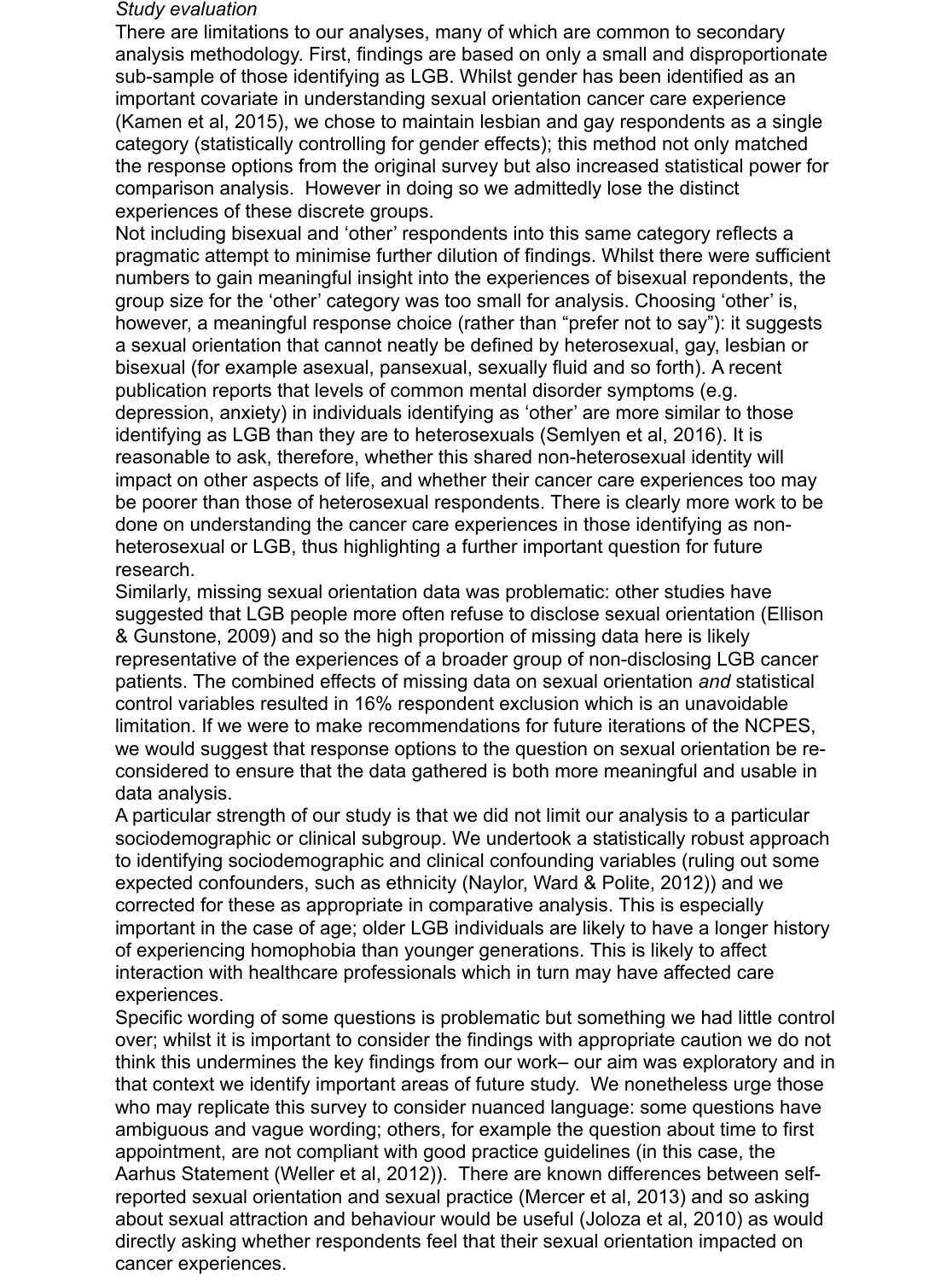Finally, it is important to note that this work undertakes a secondary analysis of health service evaluation questionnaire rather than any validated psychometric tools. As such it has not been exposed to rigorous validity testing. We would caution readers to bear this in mind when considering the implications of the findings.

## *Implications of the findings*

Retrospective self-report data has multiple methodological pitfalls. Not least, survey questions ask about what individuals remember and report, not what actually *happened*. It may be that there was no real difference in the care and support provided to LGB patients, but that they remember or evaluate it somehow differently, for known or unknown reasons. Even if the differences are perceptual rather than behavioural, however, this may indicate a lack of bi-directional understanding between patient and healthcare professionals, and that has important clinical implications. In the context of the varied range of differences found in this analysis, it is understandable why lesbian/gay and bisexual respondents differed in their perceptions of how much they were treated with "dignity and respect", and "as a set of symptoms rather than a whole person".

These differences may relate to communication (both direct and implicit; written and verbal) between patients and healthcare teams. More explicit opportunity is needed to facilitate disclosure of sexual orientation to lower consequent burden during times of crisis, such as cancer diagnosis (Boehmer & Case, 2004). This perceived burden can be reduced with approaches that reduce perceptions of heteronormativity and implicit discrimination. Previous research advocates a need for more training to support healthcare professionals in providing cancer care to sexual minority groups (Kamen et al, 2015; Reygan & D'Alton, 2013), and our findings add further weight to this. Such training may be beneficial in creating an environment in which comfortable communication exists (Klitzman & Greenberg, 2002) and where psychosocial support needs can be understood and met (Hinchliff, Gott & Galena, 2005) Furthering opportunities to acknowledge and discuss non-normative family dynamics and more inclusionary practice toward the acceptability of non-traditional modes of caring and support should be recognised, and may provide appropriate outcomes for staff training and development (Harding, Epiphaniou & Chidgley-Clark, 2012).

Efforts to standardise monitoring of sexual orientation within healthcare and research are important to enable on-going analysis of, and opportunities to address, health inequalities (Kamen et al, 2015). On the basis of this study, and where it sits within a broader context of LGB research in cancer, a number of question still remain. A programme of mixed methods, interdisciplinary research is needed to empirically examine the varied issues raised within this paper.

### **Acknowledgements**

We are grateful to the UK Data Service for granting permission to use this dataset for secondary analysis (Sponsor: Department of Health, NHS England; Depositor: Quality Health Ltd.).

#### **References**

Barbara, A.M., Quandt, S.A. & Anderson, R.T. (2001). Experiences of lesbians in the health care environment. Women & Health, 34(1).

Blank, T.O. (2005). Gay men and prostate cancer: invisible diversity. Journal of Clinical Oncology, 23, [2593-2596.](tel:2593-2596)

Boehmer, U. & Case, P. (2004). Physicians don't ask, some patients tell Disclosure of sexual orientation among women with breast carcinoma. Cancer, 101(8), 1882 – 1889.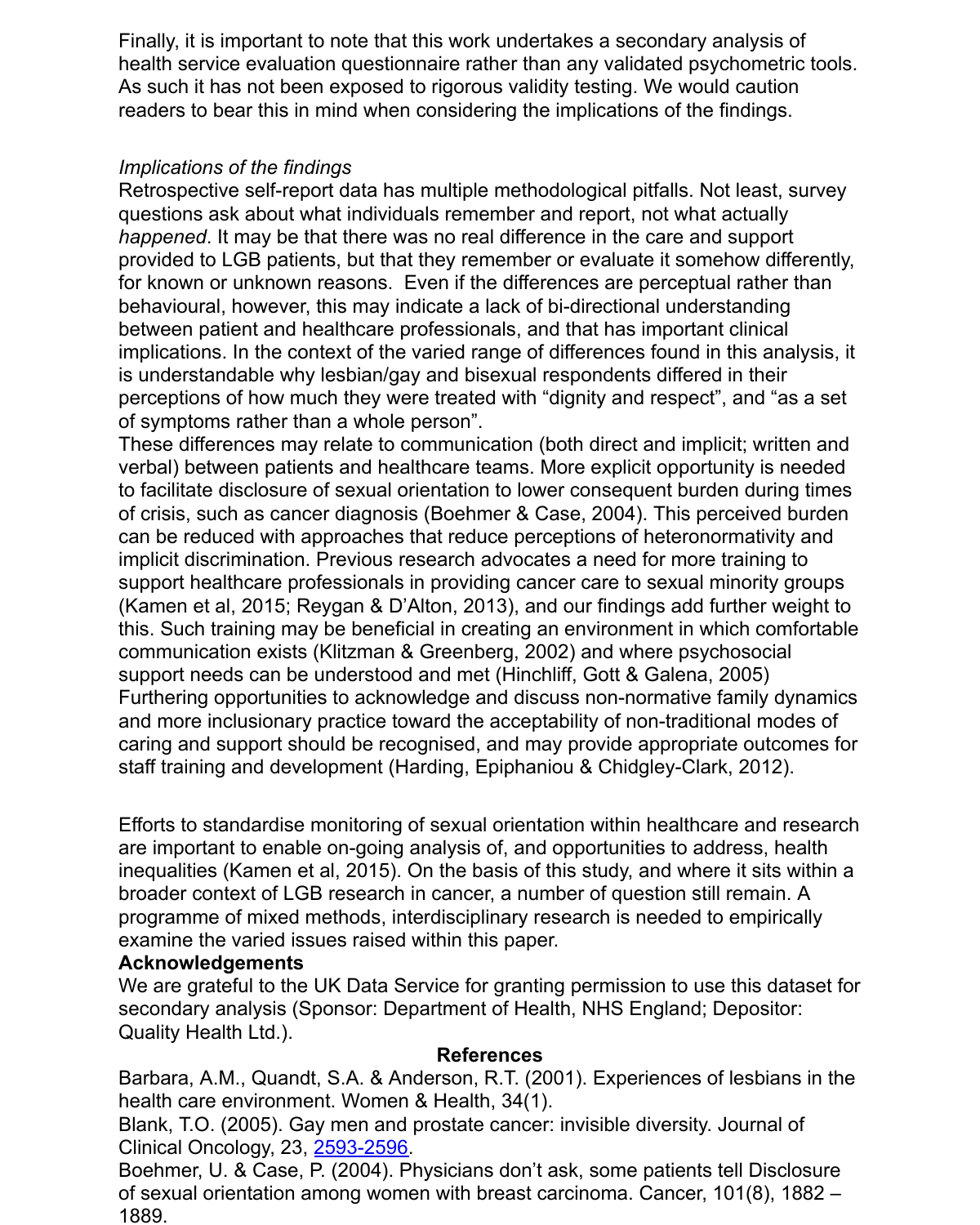Boehmer, U., Glickman, M., & Winter, M. (2012). Anxiety and depression in breast cancer survivors of different sexual orientations. Journal of Consulting & Clinical Psychology, 80(3), 382–395.

Boehmer, U., Miao, X., Linkletter, C. & Clark, M.A. (2012). Adult health behaviors over the life course by sexual orientation. American Journal of Public Health, 102(2), 292-300.

Boehmer, U., Miao, X., & Ozonoff, A. (2011). Cancer survivorship and sexual orientation. Cancer, 117(16), [3796–3804.](tel:3796%E2%80%933804)

Chin-Hong, P.V., Vittinghoff, E., Cranston, R.D., Browne, L., Buchbinder, S., Colfax, G., Da Costa, M., Darragh, T., Benet, D.J., Judson, F., Koblin, B., Mayer, K.H. & Palefsky, J.M. (2005). Age-Related Prevalence of Anal Cancer Precursors in Homosexual Men: The EXPLORE Study. Journal of the National Cancer Institute, 97(12), 896 – 905.

*Civil Partnership Act* (2004). London, UK: The Stationery Office Ltd.

Clarke, V., Ellis, S.J., Peel, E. & Riggs, D.W. (2010). Lesbian, gay, bisexual, trans and queer psychology: An Introduction. Cambridge: University Press.

Clavelle, K., King, D., Bazzi, A.R., Fein-Zachary, V. & Potter, J. (2015). Breast cancer risk in sexual minority women during routine screening at an Urban LGBT health center. Women's Health Issues, 25(4), 341-348.

Department of Health (2013). National Cancer Patient Experience Survey, 2012- [2013. \[data collection\]. UK Data Service. SN: 7400, http://dx.doi.org/10.5255/UKDA-](http://dx.doi.org/10.5255/UKDA-SN-7400-1)SN-7400-1.

Din, N.U., Ukoumunne, O.C., Rubin, G., Hamilton, W., Carter, B., Stapley, S., Neal, R.D. (2015). Age and gender inequalities in cancer diagnostic intervals in 15 cancers: Analysis of data from the UK Clinical Practice Research Datalink. PlosOne, 10(15).

Ellison, G. & Gunstone, B. (2009). Sexual orientation explored: A study of identity, attraction, behaviour and attitudes in 2009. Manchester, England: Equality and Human Rights Commission.

Elliott, M.N., Kanouse, D.E., Burkhart, Q., Abel, G.A., Lyratzopoulos, G., Beckett, M.K., Schuster, M.A. & Roland, M. (2015). Sexual Minorities in England Have Poorer Health and Worse Health Care Experiences: A National Survey. Journal of General Internal Medicine, 30(1), 9-16.

*Equality Act* (2010). London, UK: The Stationery Office Ltd.

Goldstone, S., Palefsky, J.M., Giuliano, A.R., Moreira, E.D., Aranda, C., Jessen, H., Hillman, R.J., Ferris, D.G., Coutlee, F., Liaw, K.L. & Marshall, J.B. (2011). Prevalence of and risk factors for human papillomavirus (HPV) infection among HIVseronegative men who have sex with men. Journal of Infectious Diseases, 203(1), 66-74.

Grossman, A.H., D'Augelli, A.R. & Hershberger, S.L. (2000). Social support networks of lesbian, gay, and bisexual adults 60 years of age and older. Journals of Gerontology, 55(3), 171-179.

Grove, W.M. & Andreasen, N.C. (1982). Simultaneous test of many hypotheses in exploratory research. Journal of Nervous & Mental Disease, 170 (1), 3-8.

Hagger-Johnson, G., Taibjee, R., Semlyen, J., Fitchie, I., Fish, J., Meads, C., & Varney, J. (2013). Sexual orientation identity in relation to smoking history and alcohol use at age 18/19: cross-sectional associations from the Longitudinal Study of Young People in England (LSYPE). *BMJ Open*, *3*(8), e002810.

Harding, R., Epiphaniou, E. & Chidgley-Clark, J. (2012). Needs, experiences, and preferences of sexual minorities for end-of-life care and palliative care: a systematic review. Journal of Palliative Medicine, 15(5), 602-11.

Hinchliff, S., Gott, M. & Galena, E. (2005). 'I daresay I might find it embarrassing': general practitioners' perspectives on discussing sexual health issues with lesbian and gay couples. Health and Social Care in the Community, 3(4), 345 – 353. Hulbert-Wiliams, N.J. (2016). Supporting cancer patients with anxiety. Nursing in Practice, 88.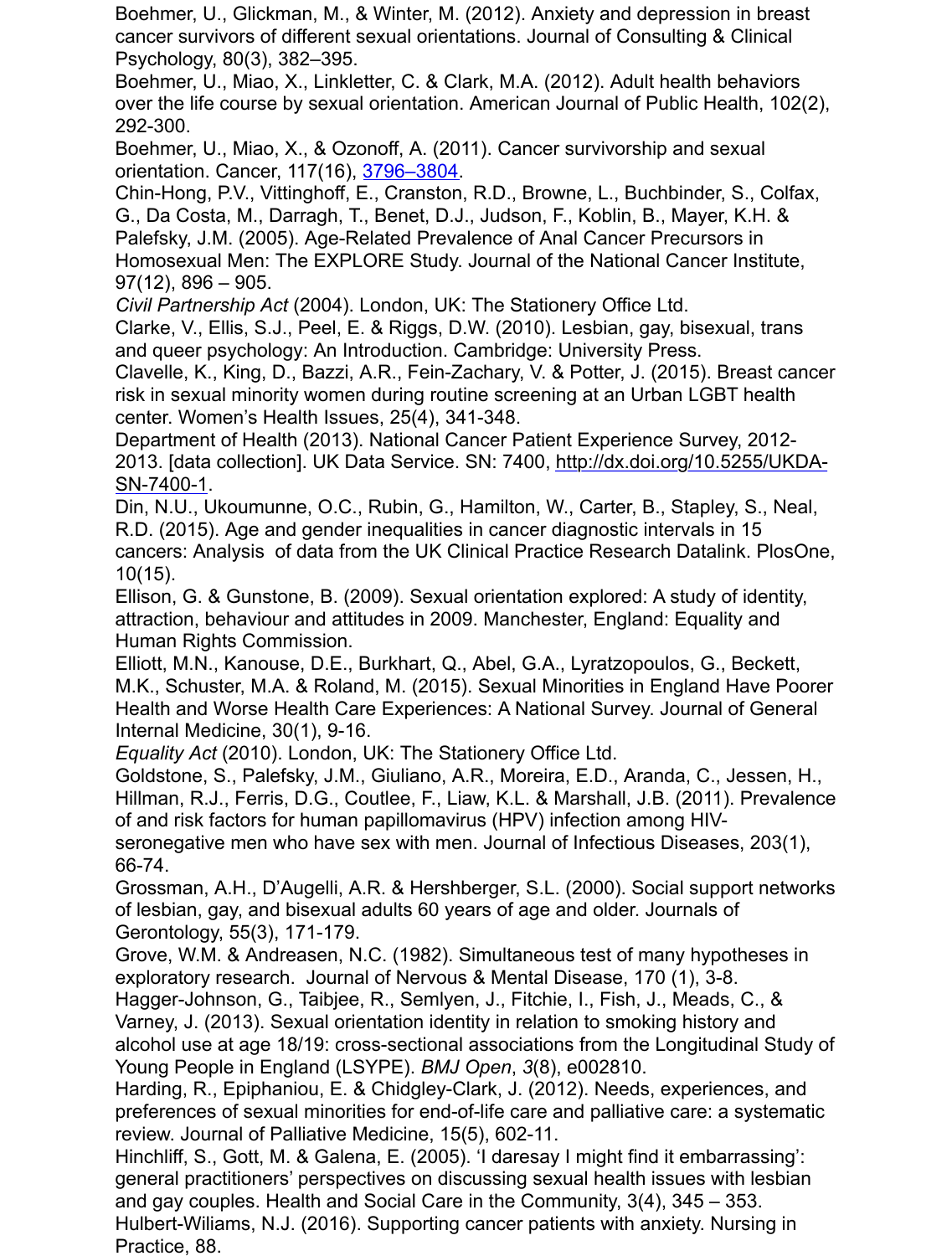Irwin, L. (2007). Homophobia and heterosexism: Implications for nursing and nursing practice. Australian Journal of Advanced Nursing, 25(1), 70–76.

IPOS (2014). IPOS Human Rights Declaration for Psychosocial Cancer Care. Charlottesville VA: International Psycho-Oncology Society.

Joloza, T., Evans, J., O'Brien, R. & Potter-Collins, A. (2010). Measuring sexual identity: an evaluation report. Newport: Office for National Statistics.

Kamen, C., Mustain, K.M., Dozier, A., Bowen, D.J. & Li, Y. (2015). Disparities in psychological distress impacting lesbian, gay, bisexual and transgender cancer survivors. Psycho-Oncology, 24, 1384-1391.

Kamen, C., Palesh, O., Gerry, A.A., Andryokowski, M.A., Heckler, C., Mohile, S., Morrow, G.R., Bowen, D. & Mustian, K. (2014). Disparities in health risk behavior and psychological distress among gay versus heterosexual male cancer survivors. LGBT Health, 1(2), 86–92.

Kitzinger, C. (2005a). Heteronormativity in action: Reproducing the heterosexual nuclear family in 'after hours' medical calls. Social Problems, 52(40), 477-498. Kitzinger, C. (2005b). Speaking as a heterosexual: (How) does sexuality matter for talk-in-interaction. Research on Language and Social Interaction, 38(3), 221-265. Klitzman, R. & Greenberg, J. (2002). Patterns of communication between gay and lesbian patients and their health care providers. Journal of Homosexuality, 42, 65 – 75.

Lewis, R., Neal, R.D., Williams, N.H., France, B., Wilkinson, C., Hendry, M., Russell, D., Russell, I., Hughes, D.A., Stuart, N.S.A. & Weller, D. (2009). Nurse-led vs. conventional physician-led follow-up for patients with cancer: systematic review. Journal of Advanced Nursing, 65, 706-723.

Long, S. & Freese, J. (2006). Regression Models for Categorical Dependent Variables Using Stata (2nd Ed.). Texas US: StataCorp LP.

Matthews, A.K., Peterman, A.H., Delaney, P., Menard, L. & Brandenburg D (2012). A qualitative exploration of the experiences of lesbian and heterosexual patients with breast cancer. Oncology Nursing Forum, 29(10),1455–1462.

Mercer, C.H., Tanton, C., Prah, P., Erens, B., Sonnenberg, P., Clifton, S., Macdowall, W., Lewis, R., Field, N., Datta, J., Copas, A.J., Phelps, A., Wellings, K. & Johnson, A.M. (2013). Changes in sexual attitudes and lifestyles in Britain through the life course and over time: findings from the National Surveys of Sexual Attitudes and Lifestyles (Natsal). The Lancet, 382(9907), 1781-1794.

Meyer, I.H. (2003). Prejudice, social stress, and mental health in lesbian, gay, and bisexual populations: conceptual issues and research evidence. Psychological Bulletin, 129(5), 674– 697.

Morrison, S. & Dinkel, S. (2012). Heterosexism and Health Care: A Concept Analysis. Nursing Forum, 47(2), 123-130.

Naylor, K., Ward, J. & Polite, B.N. (2012). Interventions to improve care related to colorectal cancer among racial and ethnic minorities: A systematic review. Journal of General Internal Medicine, 27(8), 1033-1046.

Neville, S. & Henrickson, M. (2006). Perceptions of lesbian, gay and bisexual people of primary health care services. Journal of Advanced Nursing, 55(4), 407-415.

Peel, E. & McDaid, S. (2015). "Over the Rainbow": Lesbian, Gay, Bisexual and Trans People and Dementia Project: Summary Report. Downloaded 14th September, 2015, from http://eprints.worc.ac.uk/3745/1/Over-the-Rainbow-LGBTDementia-Report.pdf.

Quality Health (2013). National Cancer Patient Experience Survey 2012-2013: National Report. Leeds: NHS England.

Quinn, G.P., Schabath, M.B., Sanchez, J.A., Sutton, S.K. & Green, B.L. (2015). The importance of disclosure: lesbian, gay, bisexual, transgender/transsexual, queer/questioning, and intersex individuals and the cancer continuum. Cancer, 121(8), 1160-1163.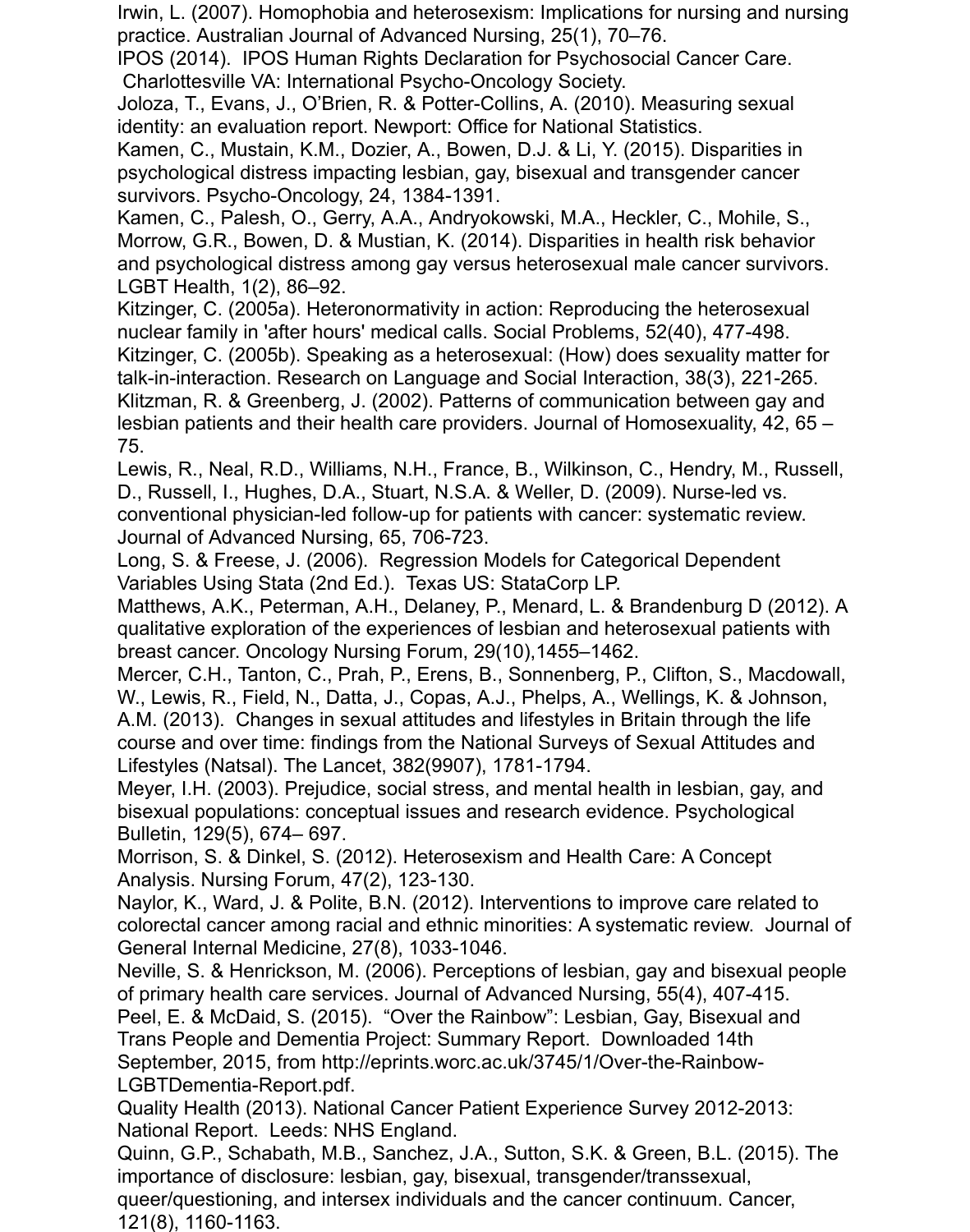Reygan, F.C.G. & D'Alton, P. (2013). A pilot training programme for health and social care professionals providing oncological and palliative care to lesbian, gay and bisexual patients in Ireland. Psycho-Oncology, 22, 1050-1054.

Semlyen, J. & Hulbert-Williams, N. (2013). Representation in psycho-oncology: exploring the cancer continuum for lesbian, gay, and bisexual population. Psycho-Oncology, 22, 27-27.

Semlyen, J.K., Varney, J., King, M. & Hagger-Johnson, G. (2016). Sexual orientation and symptoms of common mental disorder or low wellbeing: combined metaanalysis of 12 UK population health surveys. BMC Psychiatry, 16(1).

Swanson, J. & Koch, L. (2010). The role of the oncology nurse navigator in distress management of adult in patients with cancer: a retrospective study. Oncology Nursing Forum, 37, 69-76

Weller, D., Vedsted, P., Rubin, G., Walter, F.M., Emery, J., Scott, S., Campbell, C., Andersen, R.S., Hamilton, W., Olesen, F., Rose, P., Nafees, S., van Rijswijk, E., Hiom, S., Muth, C., Beyer, M. & Neal, R.D. (2012). The Aarhus statement: improving design and reporting of studies on early cancer diagnosis. British Journal of Cancer, 106, 1262-1267.

Whitehead, J., Shaver, J. & Stephenson, R. (2015). Outness, stigma, and primary health care utilization among rural LGBT populations. PLoS ONE, 11(1).

## **Table 1: Summary sociodemographic and clinical description for heterosexual, lesbian/gay and bisexual subsamples**

|                              | Heterosexual   | Lesbian/Gay | <b>Bisexual</b> |
|------------------------------|----------------|-------------|-----------------|
|                              | $(N = 61,398)$ | $(N = 425)$ | $(N = 143)$     |
| Age Mean (SD)                | 66 (12.3)      | 57.5 (13.4) | 64 (14.9)       |
| Gender N $(\% )$             |                |             |                 |
| Female                       | 32,485(52.9)   | 173(40.7)   | 62(43.4)        |
| Male                         | 28,913 (47.1)  | 252(59.3)   | 81 (56.6)       |
| Ethnicity $N$ (%)            |                |             |                 |
| British / Irish              | 57,342 (99.1)  | 379(0.7)    | 121(0.2)        |
| Other White                  | 1,118(97.9)    | 20(1.8)     | 4(0.35)         |
| Other                        | 2,174(98.7)    | 18(0.8)     | 11(0.5)         |
| Time since diagnosis $N$ (%) |                |             |                 |
| $< 1$ year                   | 40,051(66.2)   | 286 (67.8)  | 83 (61)         |
| 1-5 years                    | 15,128(25.0)   | 112(26.5)   | 37(27)          |
| $> 5$ years                  | 5,138(8.5)     | 24(5.7)     | 15(11.0)        |
| Don't know/can't remember    | 165(0.3)       | 0(0.0)      | 2(1.5)          |
| Employment N (%)             |                |             |                 |
| Full time                    | 10,299(17.0)   | 142(33.7)   | 30(21.3)        |
| Part time                    | 5,566(9.2)     | 38(9.0)     | 17(12.1)        |
| Homemaker                    | 1,698(2.8)     | 4(1.0)      | 3(2.1)          |
| Student                      | 162(0.3)       | 6(1.4)      | 1(0.7)          |
| Retired                      | 37,740 (62.4)  | 148(35.1)   | 72(51.1)        |
| Unemployed (seeking)         | 414(0.7)       | 9(2.1)      | 1(0.7)          |
| Unemployed (health)          | 3,392(5.6)     | 60(14.2)    | 12(8.5)         |
| Other                        | 1,263(2.1)     | 15(3.6)     | 5(3.6)          |
| Comorbidities N              |                |             |                 |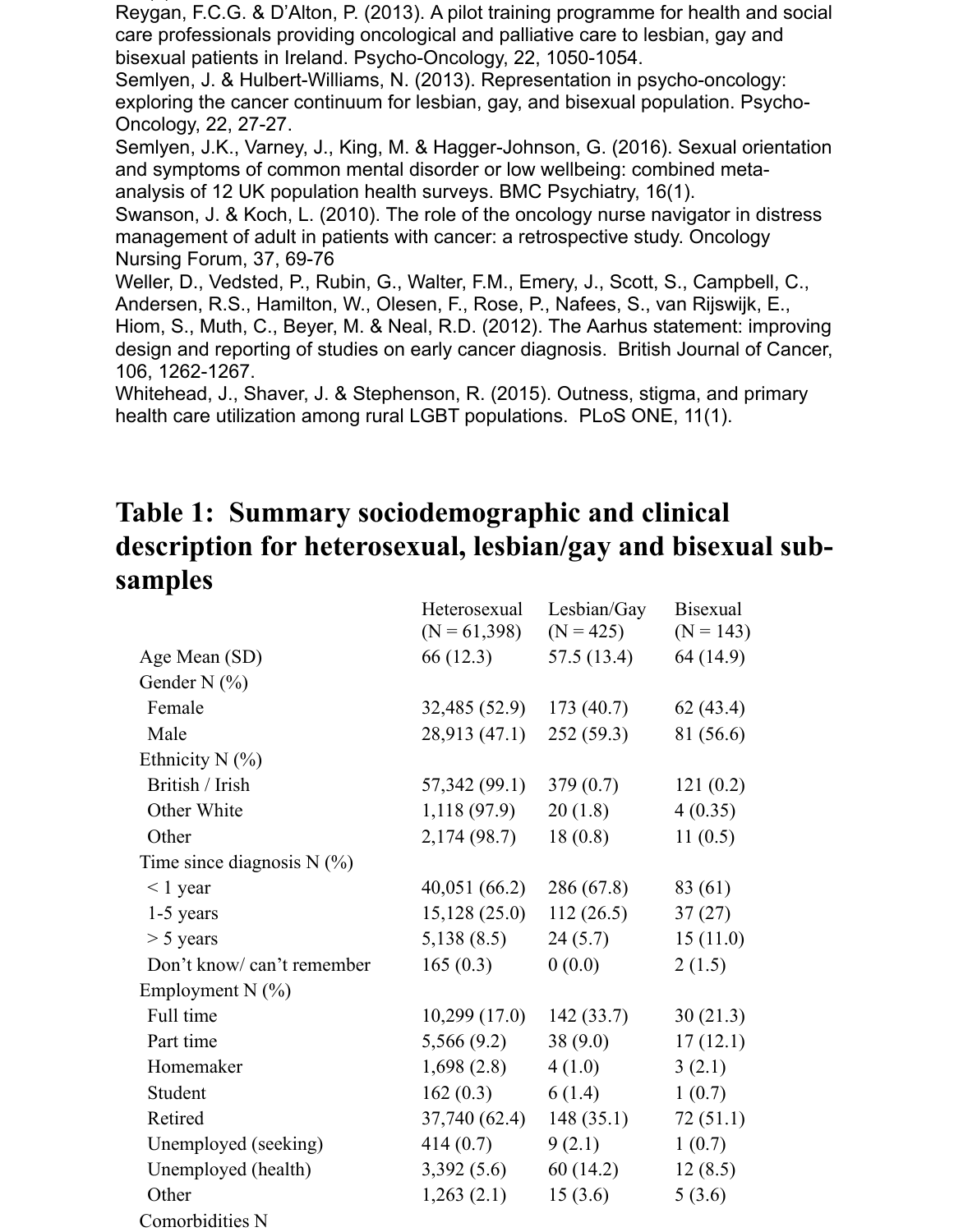| Deafness                      | 6,267(10.9)                                     | 32(8.0)     | 19(14.0)         |                |
|-------------------------------|-------------------------------------------------|-------------|------------------|----------------|
| <b>Blindness</b>              | 1,378(2.39)                                     | 3(0.8)      | 3(2.2)           |                |
| Physical disability           | 8,329 (14.5)                                    | 53 $(13.2)$ | 21(15.4)         |                |
| Learning disability           | 222(0.39)                                       | 2(0.5)      | 2(1.5)           |                |
| Mental health                 | 1,188(2.06)                                     | 33(8.2)     | 8(5.9)           |                |
| Long standing illness         | 8,108 (14.1)                                    | 74 (18.5)   | 22(16.2)         |                |
| None                          | $37,455(65.1)$ 244 (61.0)                       |             | 76(55.9)         |                |
| Comorbidities Mean (SD)       | 0.4427 (0.6681) 0.4913 (0.6786) 0.5515 (0.6973) |             |                  |                |
| Ethnicity N $(\% )$           |                                                 |             |                  |                |
| <b>British</b>                | 56,524 (93.2)                                   | 370 (88.7)  | 117(86.0)        |                |
| Irish                         | 818 (1.4)                                       | 9(2.2)      | 4(2.9)           |                |
| Other White                   | 1,118(1.8)                                      | 20(4.8)     | 4(2.9)           |                |
| White & Black Caribbean       | 77(0.1)                                         | 2(0.5)      | 1(0.7)           |                |
| White & Black African         | 29(0.1)                                         | 2(0.5)      | 0(0.0)           |                |
| White & Asian                 | 86(0.1)                                         | 0(0.0)      | 0(0.0)           |                |
| Other mixed                   | 70(0.1)                                         | 4(0.1)      | 1(0.7)           |                |
| Asian                         | 477(0.8)                                        | 2(0.5)      | 4(2.9)           |                |
| Pakistani                     | 179(0.3)                                        | 1(0.2)      | 1(0.7)           |                |
| Bangladeshi                   | 49(0.1)                                         | 0(0.0)      | 0(0.0)           |                |
| Other Asian                   | 205(0.3)                                        | 1(0.2)      | 1(0.7)           |                |
| Caribbean                     | 438 (0.7)                                       | 3(0.7)      | 1(0.7)           |                |
| African                       | 286(0.5)                                        | 1(0.2)      | 2(1.5)           |                |
| Other black                   | 35(0.1)                                         | 0(0.0)      | 0(0.0)           |                |
| Chinese                       | 151(0.3)                                        | 1(0.2)      | 0(0.0)           |                |
| Other                         | 92(0.2)                                         | 1(0.2)      | 0(0.0)           |                |
| <b>Tumour Group</b>           |                                                 |             |                  |                |
| Brain/Central Nervous System  | 663                                             |             | $\overline{2}$   | $\overline{7}$ |
| <b>Breast</b>                 | 12,601                                          |             | 23               | 71             |
| Colorectal / Lower            | 7,894                                           |             | 14               | 61             |
| Gastrointestinal              |                                                 |             |                  |                |
| Gynaecological                | 3,436                                           |             | 8                | 26             |
| Haematological                | 10,341                                          |             | 35               | 73             |
| Head and Neck                 | 2,177                                           |             | 7                | 18             |
| Lung                          | 4,431                                           |             | $\overline{4}$   | 29             |
| Other                         | 2,465                                           |             | 3                | 17             |
| Prostate                      | 5,045                                           |             | 18               | 38             |
| Sarcoma                       | 629                                             |             | $\boldsymbol{0}$ | 14             |
| Skin                          | 1,662                                           |             | 4                | 11             |
| <b>Upper Gastrointestinal</b> | 3,834                                           |             | 8                | 28             |
| Urological                    | 6,220                                           |             | 17               | 32             |

Table 2. Logistical regression model summaries showing the significance of sexual orientation as a predictor of difference responses (note: includes only those significant at *p*<.05; full results are provided as supplementary material and question numbers included for cross reference; see table footnote for key to model type). Question **Contract Contract Contract Contract Contract Contract Contract Contract Contract Contract Contract Contract Contract Contract Contract Contract Contract Contract Contract Contract Contract Contract Contract Contr** included in results of

model (n) sexual orientation as a predictor <sup>2</sup> P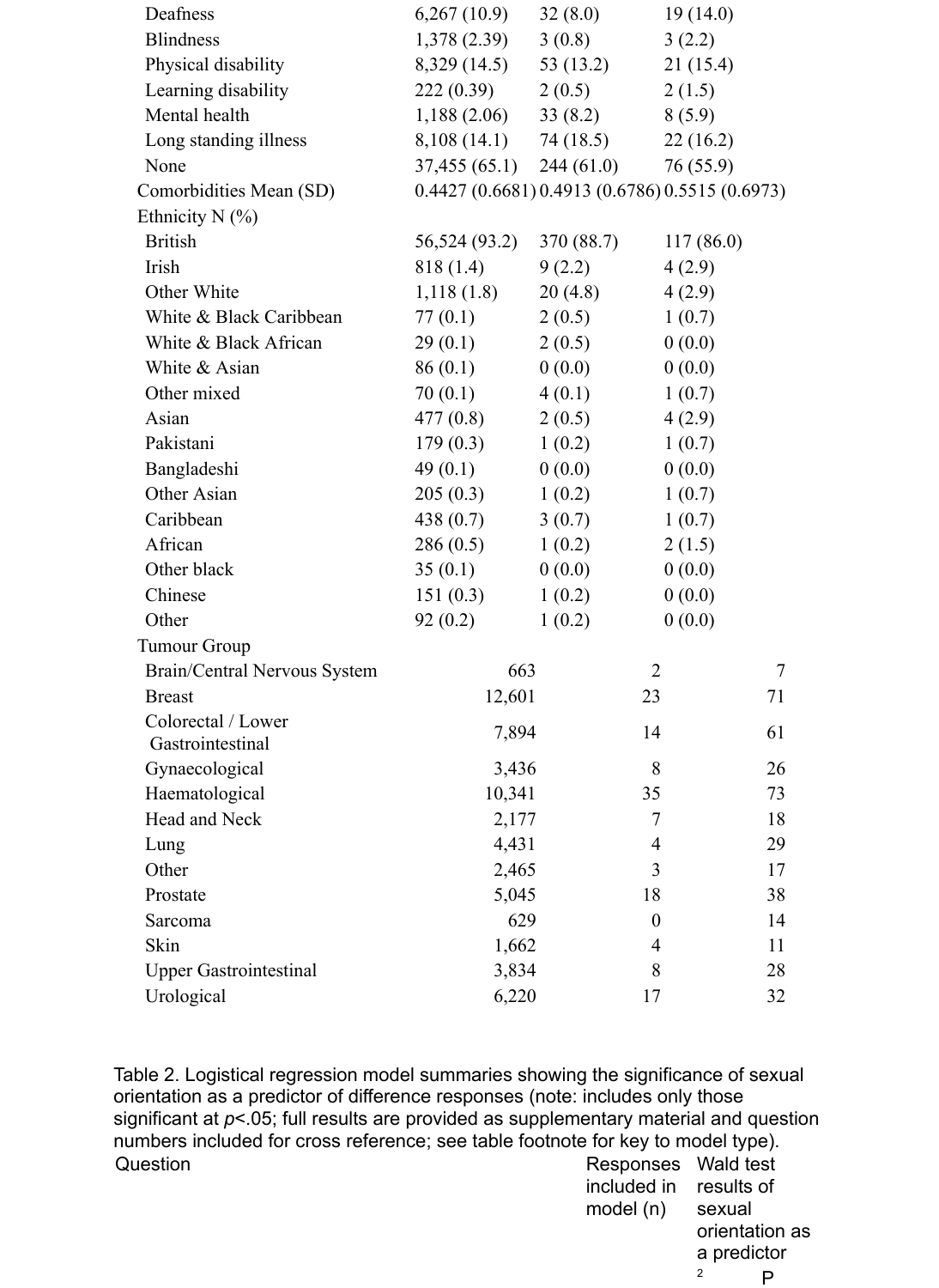| Questions about cancer diagnosis                                                                                                                                                           |                    |       |        |
|--------------------------------------------------------------------------------------------------------------------------------------------------------------------------------------------|--------------------|-------|--------|
| In the last 12 months have you had diagnostic test(s)<br>for cancer at one of the hospitals named in the<br>covering letter?                                                               | $56295^1$          | 7.19  | 0.03   |
| Who first told you that you had cancer?                                                                                                                                                    | $57017^3$          | 20.15 | 0.03   |
| When you were told you had cancer, were you given<br>written information about the type of cancer you had?                                                                                 | $57465^3$          | 17.48 | 0.01   |
| Questions about treatment decisions                                                                                                                                                        |                    |       |        |
| Before your cancer treatment started, were you given<br>a choice of different types of treatment?                                                                                          | $55465^3$          | 27.24 | < 0.01 |
| Before you started your treatment, were you given<br>written information about the side effects of<br>treatment(s)?                                                                        | $53176^3$          | 13.93 | 0.01   |
| Were you involved as much as you wanted in decision 55404 <sup>2</sup><br>about your care and treatment?                                                                                   |                    | 11.50 | < 0.01 |
| Questions about relationships with healthcare professionals                                                                                                                                |                    |       |        |
| How easy is it for you to contact your nurse specialist? $482263$                                                                                                                          |                    | 19.68 | < 0.01 |
| When you have important questions to ask your<br>clinical nurse specialist, how often do you get answers<br>you can understand?                                                            | 47050 <sup>3</sup> | 18.17 | 0.01   |
| Did ward nurses talk in front of you as if you weren't<br>there?                                                                                                                           | $38696^2$          | 8.31  | 0.02   |
| If your family or someone else close to you wanted to<br>talk to a doctor, did they have enough opportunity to<br>do so?                                                                   | $38936^3$          | 63.59 | < 0.01 |
| Questions about care after treatment had finished                                                                                                                                          |                    |       |        |
| After leaving hospital, were you given enough care<br>and help from health and social services?                                                                                            | $38234^3$          | 13.96 | 0.03   |
| Did hospital staff do everything possible to control the<br>side effects of radiotherapy?                                                                                                  | $53839^{3}$        | 15.68 | 0.05   |
| Have you been offered a written assessment and care 48214<br>plan?                                                                                                                         |                    | 8.20  | 0.02   |
| Did the doctors or nurses give your family or someone $382673$<br>close to you all the information they needed to help<br>care for you at home?                                            |                    | 61.93 | < 0.01 |
| Questions about psychosocial support and overall care                                                                                                                                      |                    |       |        |
| Were you treated with dignity and respect by the<br>doctors and nurses and other hospital staff?                                                                                           | $38652^2$          | 8.53  | 0.01   |
| Sometimes people with cancer feel they are treated as<br>"a set of symptoms" rather than a whole person. In<br>your NHS care over the last year did you feel like that? 56778 <sup>2</sup> |                    | 9.55  | 0.01   |
| logistic regression; 'ordered logistic regression; 'multinomial                                                                                                                            |                    |       |        |

# logistic regression

30

## Sexual orientation differences in cancer care

Figure 1. Between group comparisons in response likelihood for those questions reaching *p*<.01 significance in Wald tests.

Questions about cancer diagnosis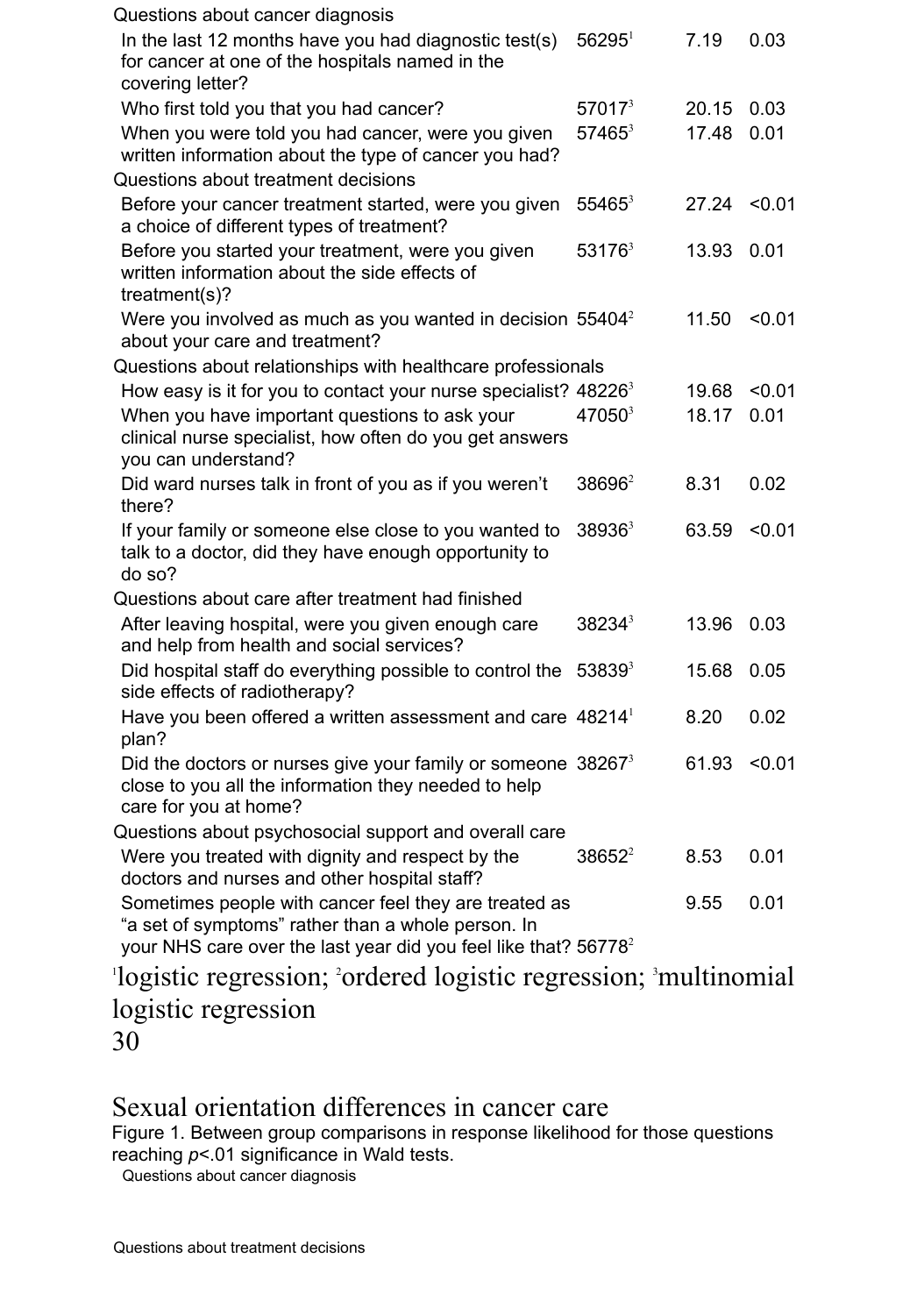Questions about relationships with healthcare professionals

Questions about care after treatment had finished

Questions about psychosocial support and overall care

30

could understand?

## Sexual orientation differences in cancer care

Supplementary table: Results of statistical analysis of difference in response by sexual identity category for all questions in the patient experience survey.

| Question                                                                                                                                                                                   | included in estimation:<br>model (n) | Responses Model post<br>Wald test<br>results of<br>sexuality (L/G,<br>$B, H$ ) as a<br>predictor<br>2<br>P |      |
|--------------------------------------------------------------------------------------------------------------------------------------------------------------------------------------------|--------------------------------------|------------------------------------------------------------------------------------------------------------|------|
| 1. Before you were told you needed to go to the hospital<br>about cancer, how many times did you see your GP<br>(family doctor) about the health problem cause by<br>cancer?               | 56044                                | 7.71                                                                                                       | 0.46 |
| 2: How do you feel about the length of time you had to<br>wait before your first appointment with a hospital doctor?                                                                       | 56656                                | 1.81                                                                                                       | 0.40 |
| 3: How long was it from the time you first thought<br>something might be wrong with you until you first saw a<br>hospital doctor?                                                          | 54978                                | 3.05                                                                                                       | 0.22 |
| 4: Did your health get worse, get better or stay about the 56551<br>same while you were waiting for your first appointment<br>with a hospital doctor?                                      |                                      | 1.73                                                                                                       | 0.42 |
| 5: In the last 12 months, have you had diagnostic test(s) 56295<br>for cancer such as an endoscopy, biopsy, mammogram,<br>or scan at one of the hospitals named in the covering<br>letter? |                                      | 7.19                                                                                                       | 0.03 |
| 6: Beforehand, did a member of staff explain the purpose 50395<br>of the test?                                                                                                             |                                      | 11.31                                                                                                      | 0.08 |
| 7: Beforehand, did a member of staff explain what would 50629<br>be done during the test procedure(s)?                                                                                     |                                      | 4.33                                                                                                       | 0.63 |
| 8: Beforehand, were you given written information about 47560<br>your test(s)?                                                                                                             |                                      | 2.82                                                                                                       | 0.83 |
| 9: Were the results of the test(s) explained in a way you                                                                                                                                  | 50598                                | 5.07                                                                                                       | 0.53 |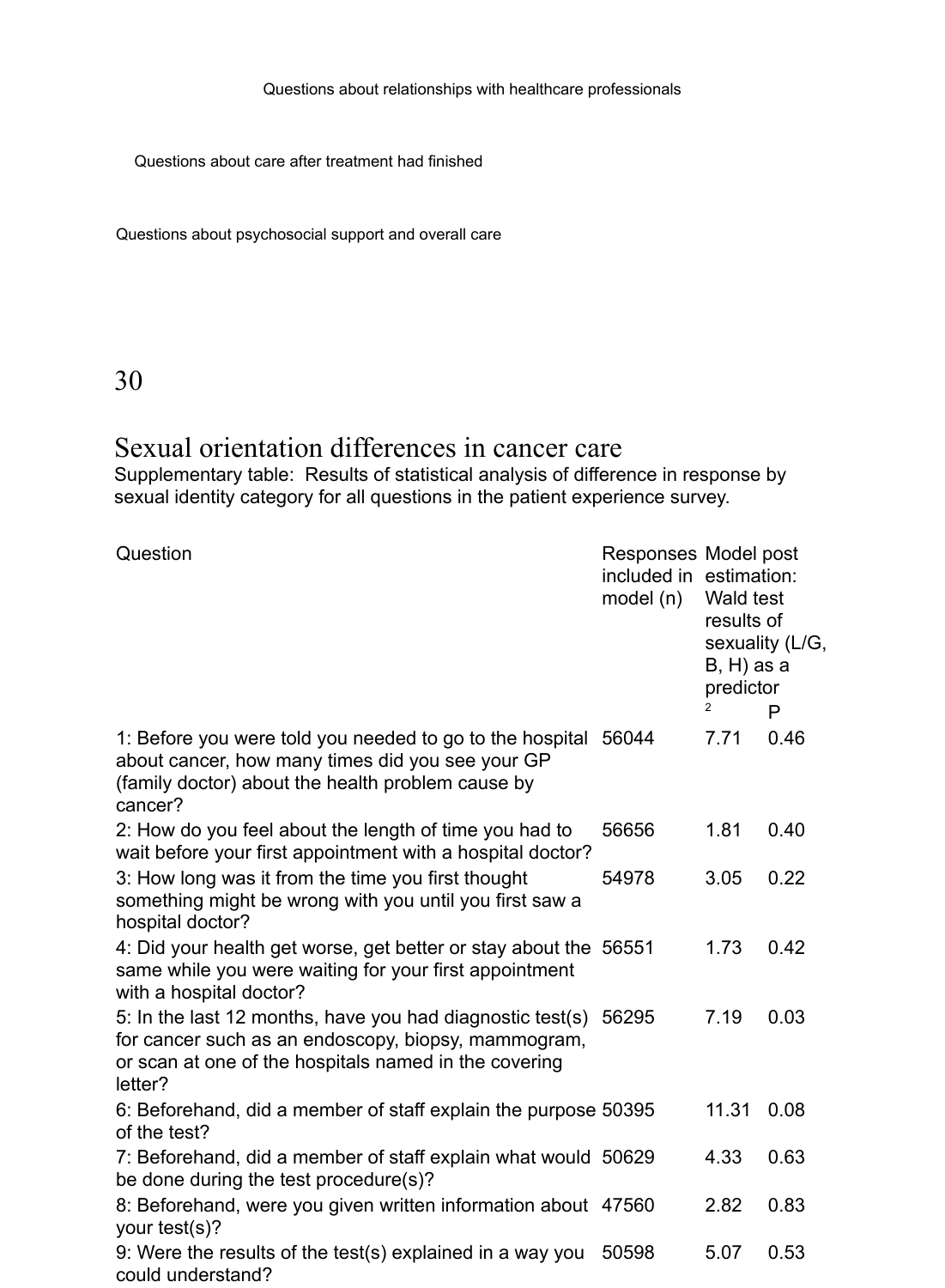| 10: Who first told you that you had cancer?                                                                                                                                  | 57017  | 20.15          | 0.03   |
|------------------------------------------------------------------------------------------------------------------------------------------------------------------------------|--------|----------------|--------|
| 11: When you were first told that you had cancer, had<br>you been told you could bring a family member or friend                                                             | 54357  | 8.32           | 0.22   |
| with you?<br>12: How do you feel about the way you were told you                                                                                                             | 57397  | 3.43           | 0.18   |
| had a cancer?                                                                                                                                                                |        |                |        |
| 13: Did you understand the explanation of what was<br>wrong with you?                                                                                                        | 57420  | 2.09           | 0.72   |
| 14: When you were told you had cancer, were you given 54765<br>written information about the type of cancer you had?                                                         |        | 17.48 0.01     |        |
| 15: Before your cancer treatment started, were you given 55465<br>a choice of different types of treatment?                                                                  |        | $27.24$ < 0.01 |        |
| 16: Do you think your views were taken into account<br>when the team of doctors and nurses caring for you were<br>discussing which treatment you should have?                | 53934  | 4.67           | 0.59   |
| 17: Were the possible side effects of treatment(s)<br>explained in a way you could understand?                                                                               | 56255  | 9.36           | 0.15   |
| 18: Before you started your treatment, were you given<br>written information about the side effects of treatment(s)?                                                         | 53176  | 13.93          | 0.01   |
| 19: Before you started your treatment, were you also told 53316<br>about any side effects of the treatment that could affect<br>you in the future rather than straight away? |        | 4.98           | 0.55   |
| 20: Were you involved as much as you wanted to be in<br>decisions about your care and treatment?                                                                             | 55404  | 11.50          | < 0.01 |
| 21: Were you given the name of a clinical nurse<br>specialist who would be in charge of your care?                                                                           | 54857  | 3.04           | 0.22   |
| 22: How easy is it for you to contact your clinical nurse<br>specialist?                                                                                                     | 48226  | 19.68          | < 0.01 |
| 23: The last time you spoke to your clinical nurse<br>specialist, did she/he listen carefully to you?                                                                        | 46682  | 3.45           | 0.18   |
| 24: When you have important questions to ask your<br>clinical nurse specialist, how often do you get answers<br>you can understand?                                          | 47050  | 18.17 0.01     |        |
| 25: Did hospital staff give you information about support 54092<br>or self-help groups for people with cancer?                                                               |        | 9.15           | 0.06   |
| 26: Did hospital staff discuss with you or give you<br>information about the impact cancer could have on your<br>work life or education?                                     | 54447  | 5.62           | 0.23   |
| 27: Did hospital staff give you information about how to<br>get financial help or any benefits you might be entitled<br>to?                                                  | 54929  | 1.39           | 0.85   |
| 28: Did hospital staff tell you that you could get free<br>prescriptions?                                                                                                    | 55643  | 6.96           | 0.14   |
| 29: Have you seen information (such as leaflets, posters, 56825)<br>information screens etc.) about cancer research in your<br>hospital?                                     |        | 0.85           | 0.65   |
| 30: Since your diagnosis, has anyone discussed with you 54107<br>whether you would like to take part in cancer research?                                                     |        | 0.40           | 0.82   |
| 31: If yes, did you then go on to take part in cancer<br>research?                                                                                                           | 172841 | 3.21           | 0.20   |
| 32: During the last 12 months, have you had an<br>operation (such as removal of a tumour or lump) at one<br>of the hospitals named in the covering letter?                   | 57054  | 2.72           | 0.26   |
| 33: Before you had your operation, did a member of staff $32373^2$<br>explain what would be done during the operation?                                                       |        | 2.11           | 0.91   |
| 34: Beforehand, were you given written information about 329866 <sup>2</sup><br>your operation?                                                                              |        | 8.04           | 0.10   |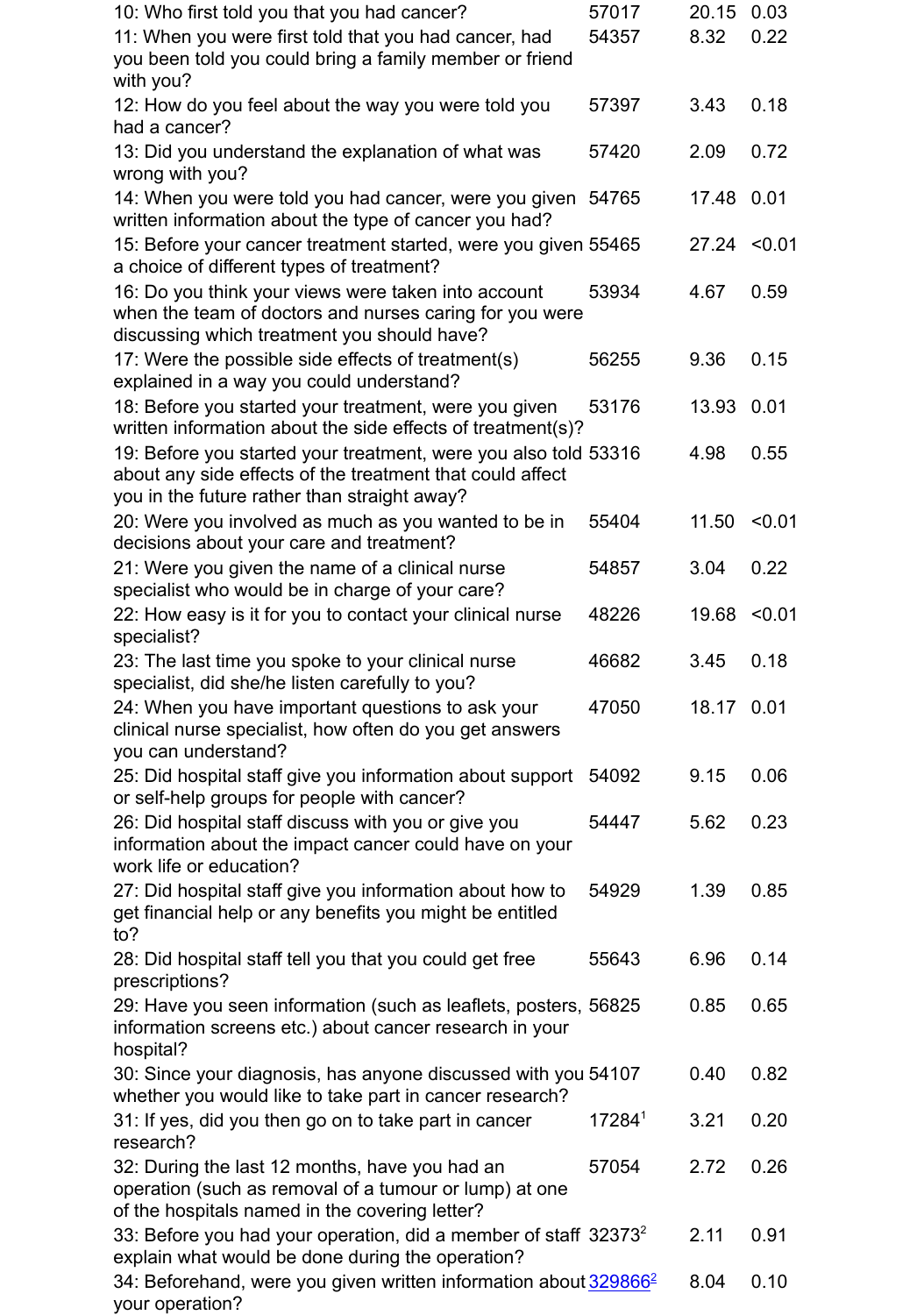| 35: After the operation, did a member of staff explain<br>how it had gone in a way you could understand?                                                                  | $32526^2$ | 6.17           | 0.40   |
|---------------------------------------------------------------------------------------------------------------------------------------------------------------------------|-----------|----------------|--------|
| 36: During the last 12 months, have you had an<br>operation or stayed overnight for cancer care at one of<br>the hospitals named in the covering letter?                  | 57001     | 0.84           | 0.66   |
| 37: When you had important questions to ask a doctor,<br>how often did you get answers that you could<br>understand?                                                      | 39030     | 9.37           | 0.15   |
| 38: Did you have confidence and trust in the doctors<br>treating you?                                                                                                     | 39108     | 1.86           | 0.39   |
| 39: Did doctors talk in front of you as if you weren't<br>there?                                                                                                          | 39037     | 4.83           | 0.09   |
| 40: If your family or someone else close to you wanted to 38936<br>talk to a doctor, did they have enough opportunity to do<br>SO <sub>2</sub>                            |           | 63.59          | < 0.01 |
| 41: When you had important questions to ask a ward<br>nurse, how often did you get answers you could<br>understand?                                                       | 38944     | 8.88           | 0.18   |
| 42: Did you have confidence and trust in the ward nurses 38989<br>treating you?                                                                                           |           | 0.20           | 0.91   |
| 43: Did ward nurses talk in front of you as if you weren't<br>there?                                                                                                      | 38696     | 8.31           | 0.02   |
| 44: In your opinion, were there enough nurses on duty to 38720<br>care for you in hospital?                                                                               |           | 2.33           | 0.31   |
| 45: While you were in hospital did you ever think that the 38953<br>doctors or nurses were deliberately not telling you certain<br>things that you wanted to know?        |           | 4.14           | 0.13   |
| 46: While you were in hospital, did it ever happen that<br>one doctor or nurse said one thing about your condition<br>or treatment, and another said something different? | 38881     | 2.75           | 0.25   |
| 47: While you were in hospital did the doctors and nurses 38741<br>ask you what name you prefer to be called by?                                                          |           | 2.43           | 0.30   |
| 48: Were you given enough privacy when discussing you 39045<br>condition or treatment?                                                                                    |           | 2.84           | 0.24   |
| 49: Were you given enough privacy when being<br>examined or treated?                                                                                                      | 39128     | 3.38           | 0.18   |
| 50: Were you able to discuss any worries or fears with<br>staff during your hospital visit?                                                                               | 39028     | 12.37          | 0.14   |
| 51: Do you think the hospital staff did everything they<br>could to help control your pain?                                                                               | 38553     | 9.19           | 0.16   |
| 52: Were you treated with respect and dignity by the<br>doctors and nurses and other hospital staff?                                                                      | 38652     | 8.53           | 0.01   |
| 53: Were you given clear written information about what<br>you should or should not do after leaving hospital?                                                            | 38492     | 3.66           | 0.45   |
| 54: Did hospital staff tell you who to contact if you were<br>worried about your condition or treatment after you left<br>hospital?                                       | 37464     | 0.09           | 0.96   |
| 55: Did the doctors or nurses give your family or<br>someone close to you all the information they needed to<br>help care for you at home?                                | 38267     | $61.93$ < 0.01 |        |
| 56: After leaving hospital, were you given enough care<br>and help from health or social services (for example,<br>district nurses, home helps, or physiotherapists)?     | 38234     | 13.96          | 0.03   |
| 57: Did hospital staff do everything possible to control the 53839<br>side effects of radiotherapy?                                                                       |           | 15.68          | 0.05   |